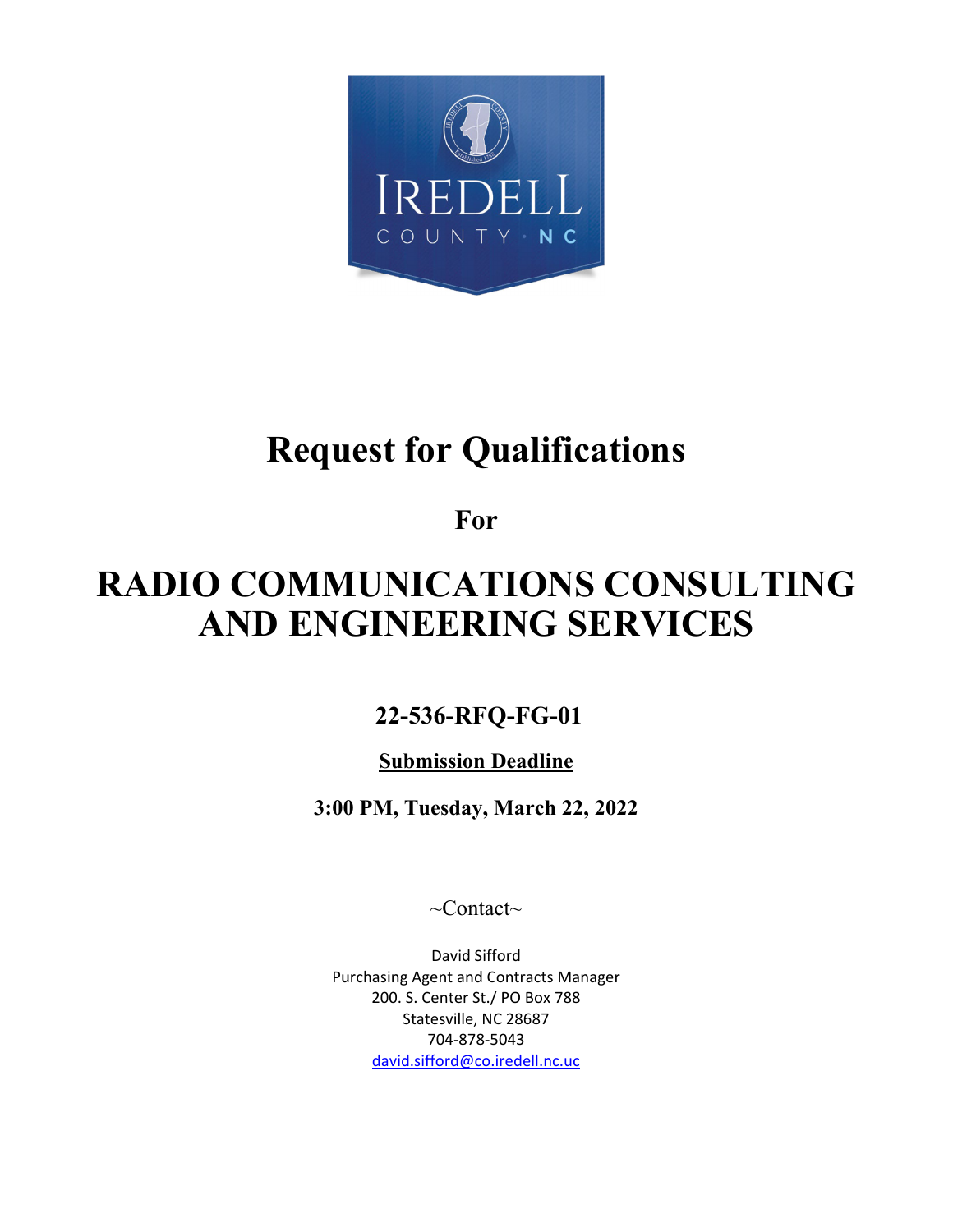# **I. Project**

Iredell County Emergency Communications Request for Qualifications for Consultant.

# **II. Statement of Professional ServicesRequired**

Iredell County, NC (County) is soliciting Proposals from professional Radio Frequency Engineering and Communications Consultants to assist the County in developing design requirements for migration to a 700/800 MHz P25 radio system integrated with the State's VIPER system along with procurement process and implementation support services.

The consultant shall not be associated with the sale, installation or service of radio communications or mobile data systems. The selected firm must demonstrate familiarity with public safety police, fire, and emergency medical communications systems, operations and systems methodologies. The consultant firm must have an extensive track record and expertise in both mission critical radio system design and in‐depth expertise in PSAP design and operations, as well as related technology systems and applications such as Computer Aided Dispatch (CAD), Records Management Systems (RMS), and NG 9‐1‐1 networks and telephony.

The County is soliciting statements of qualifications from offerors having specific experience and qualifications in the areas identified below. Proposals must contain evidence of the consultant's experience and abilities in the specified area and other disciplines directly related to the technical and operational assessment, procurement support and implementation oversight of mission critical communications infrastructure. Other information required by the County includes the submission of profiles and resumes of the staff available to be assigned to the project, references illustrating similar work performed and other information that clearly demonstrates qualifications and experience.

The County anticipates evaluating the proposals based on the qualifications, requirements and needs described here and identifying the firms that best meet these needs. One or two firms may be invited for follow‐up interviews and pricing discussions in order to make a final selection of the firm that we believe will best support our specific goals and requirements.

# **III. Background**

Public safety agencies within Iredell County operate multiple radio systems. The County Sheriff's Office, Iredell County Fire, and Iredell County EMS are users on the State VIPER system with a tone and voice paging system used for Fire/EMS dispatch. The Sheriff's Office maintains a backup UHF system. The City of Statesville operates a 2‐site E.F. Johnson 800 MHz P25 radio system, and the Town of Mooresville operates an 800 MHz P25 radio system interfaced with the Charlotte UASI radio system.

The County has a total of 13 Motorola MCC7500 Dispatch console operator positions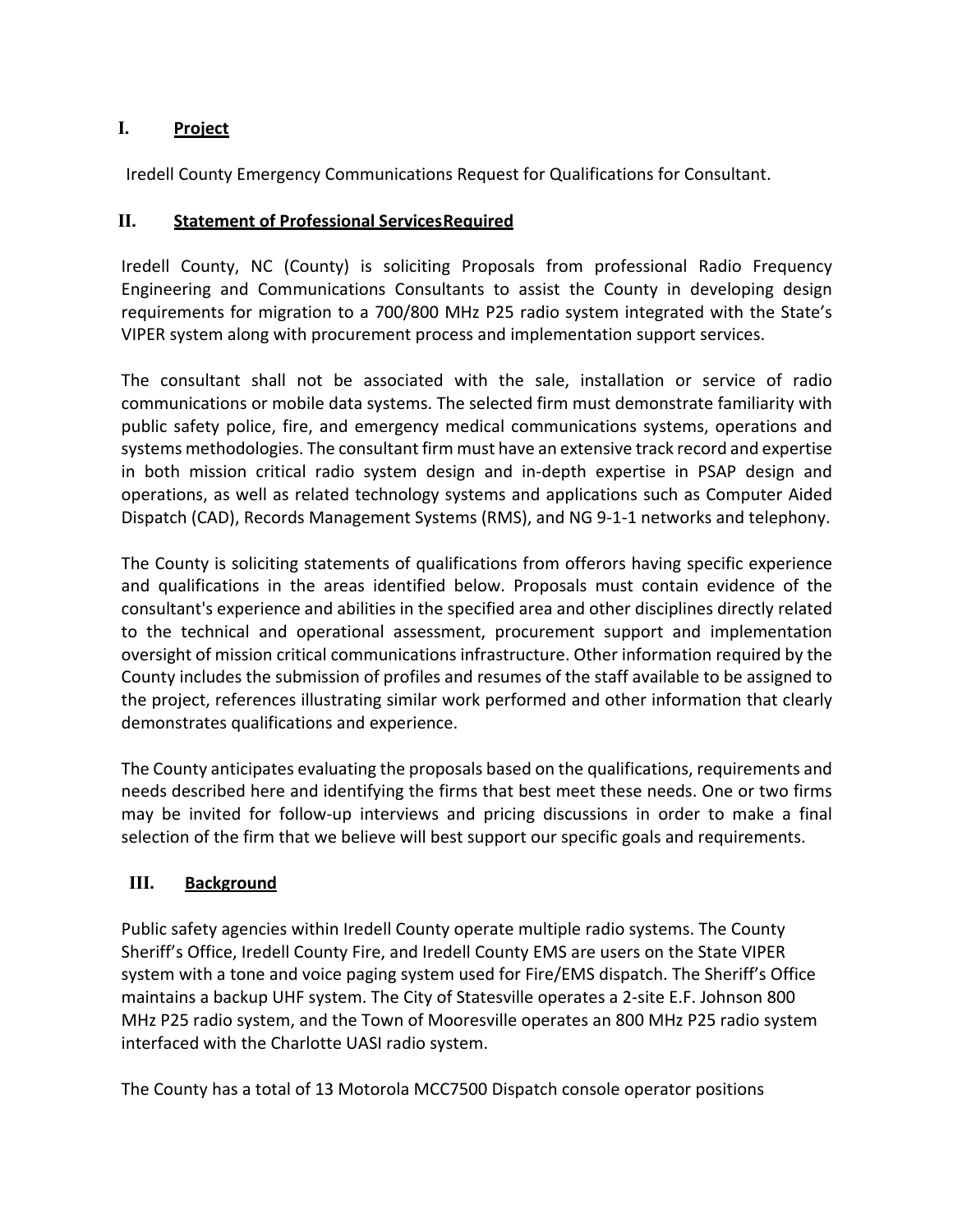located at the Primary Public Safety Emergency Communications Center (ECC), 5 at the Mooresville Police Secondary Dispatch and 4 at the Statesville Dispatch Center.

The County is now facing several issues directly impacting all of our existing radio communications systems and recognizes the need to migrate all public safety agencies within the county to a shared simulcast radio infrastructure designed to meet the coverage and capacity needs of all users. Some of the specific items facing the County are:

- System Coverage
- Concerns over increased capacity due to county population growth and increasing demands for public safety services.
- Limitations related to interoperability including the following
	- o Use of three disparate 800 MHz radio systems, each with a different coverage footprint
	- $\circ$  RF control station interfaces to the ECC console system requiring extensive use of system‐to‐system patching
- Inability for the dispatch center to have Priority on multiple radio systems
- Concerns of increasing costs to provide and maintain connectivity and a backup solution for three separate radio system.

The County seeks an independent public safety consulting and engineering firm to assist us in a variety of related areas supporting our efforts to effectively plan for and address these challenges. The County hasidentified three phases of the potential public safety communications systems upgrade:

Phase I – Design Requirements and Recommendations

● Conduct an in-depth operational assessment of current and future Radio/Wireless Communications requirements and needs of all stakeholders, and current and proposed system users. Information to be gathered includes equipment quantities, desired equipment features, operational requirements, and interoperability requirements, number of talk groups required, and desired accessories. Develop conceptual design including a determination on the number and location of radio sites required to meet the desired coverage levels. Review the findings and analysis with the project stakeholders to confirm the system design requirements.

The County is very interested in analyzing the option of partnering with the State VIPER system to meet in‐county needs and at the same time enhance VIPER system coverage within the County.

The County envisions that there will be subsequent phases to this project to procure and implement the recommended solutions. The County reserves the right to retain the selected vendor for these subsequent phases if the County is satisfied with the work performed..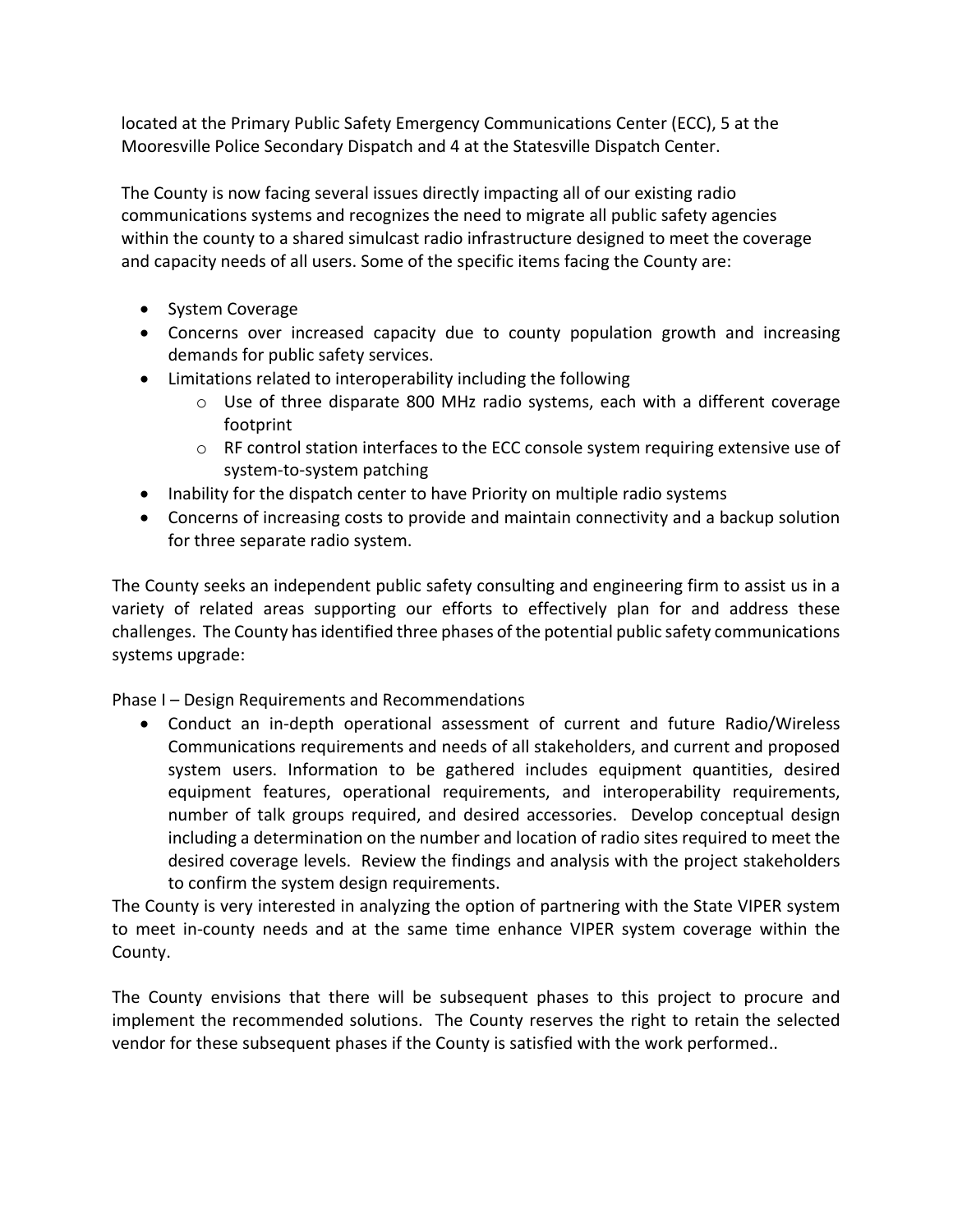# **IV. Qualifications**

The County is soliciting proposals from qualified, vendor independent, full‐service firms who can provide direct assistance with assessing, planning, design, procurement and implementation oversight of the specific elements described in this RFQ. To this end, the offeror shall provide a description of how they would approach the overall project, as well as the specific tasks and approach they propose in order to accomplish the requested outcomes for each respective phase. This description should provide a high‐level overview of the major milestones or key steps needed to insure the success of a project of this size. The firm's approach to assigning a project team shall also be described, including an organization chart showing the anticipated team members (by position or discipline) and the overall reporting structure.

In order to qualify for this solicitation, consultant should demonstrate the firm and/or current staff have qualifications in the following:

- Demonstrate independence of any manufacturer, software provider, or vendor.
- Demonstrate experience and knowledge of all aspects of public safety operations as they relate to communications and interoperability needs
- Demonstrate mission critical communications system design experience in the public safety arena
- Demonstrate knowledge and experience with all contemporary and emerging wireless mission critical communications technologies utilized in the public safety arena including:
	- o Mission critical radio systems‐infrastructure, subscriber hardware, RF system design, radio propagation, frequency research
	- o Microwave and RF control link design and specification
	- o Voice logging
	- o Paging and Alerting systems
	- o Radio interoperability
	- o Radio dispatch console systems
- Demonstrate familiarity and expertise in FCC regulations, licensing and frequency availability research
- Demonstrate in-house subject matter experts, telecommunications specialists, state and local policy experts, and project managers with APCO Project 25 implementation experience.
- Demonstrate experience in the identification, evaluation and recommendation of appropriate sites and infrastructure for mission critical communications towers and facilities.
- Demonstrate experience in structured wiring plans and electrical and power system design relative to Public Safety and Mission critical RF systems.
- Demonstrate experience establishing continuity of operations (COOP) plans, planning, and implementation of disaster recovery solutions, and establishing supporting standard operating procedures (SOPs) and policies that enhance system reliability, resiliency, and redundancy.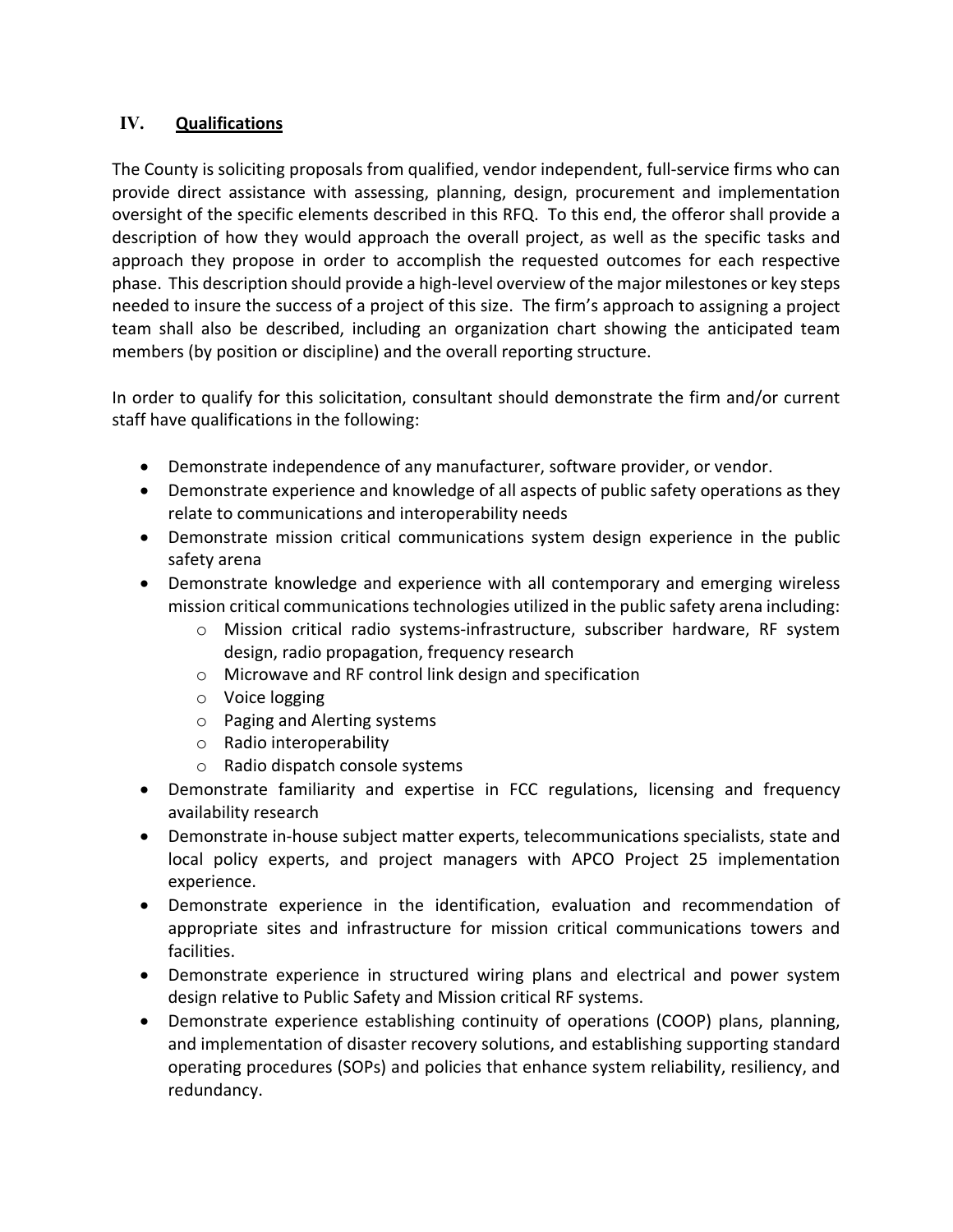- Demonstrate experience with providing consulting, systems engineering and architecture services for both urban and rural mission critical communications systems.
- The firm must have at least one telecommunications specialist certified in industry accepted site standards such as Motorola R56 as a full‐time staff member.
- The firm must have at least one Professional Engineer licensed in North Carolina as a fulltime staff member
- The firm must demonstrate that it follows accepted industry standards (i.e., Project Management Institute) standards and practices for management of projects.
- The firm must demonstrate knowledge in the trends and directions of mission critical radio networks, automated systems, facilities and operations.
- The firm must demonstrate knowledge of various funding programs that support this initiative, including Commonwealth of Pennsylvania, federal grants including interoperability, homeland security and emergency management program grants.
- The firm must have demonstrated experience in having conducted work on land mobile radio systems and public safety answering point(s) at one or more Counties in North Carolina.
- Past experience in assisting North Carolina Counties in leveraging the State VIPER System assets to enhance County Public Safety Communications is highly desired.

The County requests that responding firms emphasize any full-service capabilities they offer relative to public safety communications and facilities. Full service means that the firm has extensive capabilities and experience "in-house" with the various consulting, engineering and project management disciplines that might be needed during the course of this project. For example, in addition to the typical technology-related aspects of this type of project, it is often necessary to acquire, develop and design tower / shelter facilities to support the infrastructure.

Other aspects that might require full-service capabilities could include any of the expertise areas listed below. In addition to directly addressing the approach and services offered by the proposer for supporting the requested elements and assessment of the County's radio communications needs, the selected firm may be required to provide support in any of these related areas. Offerors shall address their capabilities to provide as-needed assistance in these areas pertaining to mission critical, day‐to‐day and emergency communications and telecommunications:

- NG 9-1-1 and related networks (ESInet)
- Administrative and operational policy development
- Communications center / emergency operations facility services
- Organizational studies
- Training services
- Mapping and Geographic Information Systems (GIS)
- Tower analysis, zoning processing, program development
- Automated Systems and applications for Public Safety such as Computer Assisted Dispatch (CAD), Mobile Data (MDC/MDT)
- Telephone Call Processing Equipment (CPE) and phone network design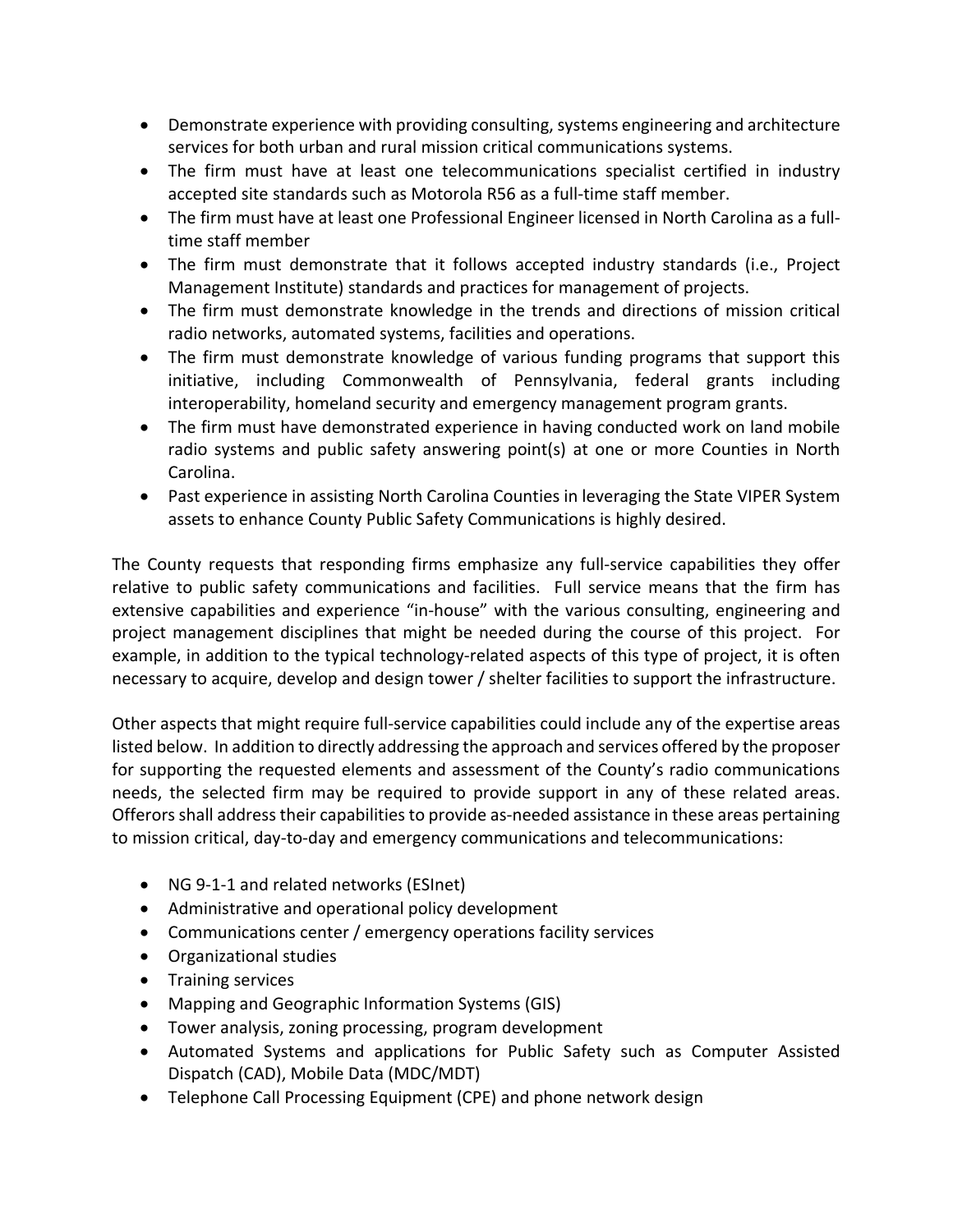• SCADA and remote monitoring systems

# **V. Services Requested**

For clarity and ease of reference, the County recognizes program completion may require multiple phases to address any potential public safety communications systems upgrade. Following the selection of a preferred consulting services provider or following a short listing of preferred providers, Iredell County will seek to delineate pricing and scope for the anticipated services which may include the following:

Phase I – Design Requirements and Recommendations Phase II ‐ Procurement Support Services Phase III – Project Management and Implementation Support Services

This RFQ seeks a detailed response addressing the capabilities listed below that are provided by the proposing firm.

### Phase I Design Requirements and Recommendations

Under the direction of the County 911 Director their designee, the successful consultant will undertake the following assessments and provide the following services:

- Conduct a user needs assessment through an appropriate combination of surveys and interviews with all current or potential user agencies or stakeholders with the goal of determining design requirements for the new system.
	- $\circ$  Identify coverage levels provided by the agency's existing system to ensure the new simulcast design meets and exceeds current coverage levels
	- o Determine areas where coverage improvements are desired
	- $\circ$  Current operational or feature shortcomings and future needs (i.e. encryption, location information, etc.)
	- o Interoperability within the County and with surrounding counties and jurisdictions
	- $\circ$  Anticipated growth within the County and system requirements to accommodate that growth
	- o Mobile or portable data and applications including GPS location
	- $\circ$  Dispatch and response practices related to the radio communications system
	- $\circ$  Identify and document anticipated future user applications, requirements or needs
	- $\circ$  Subscriber Unit quantity, condition and current life cycle status
- Conduct an overall technical assessment of the current Public Safety radio dispatch system operations including: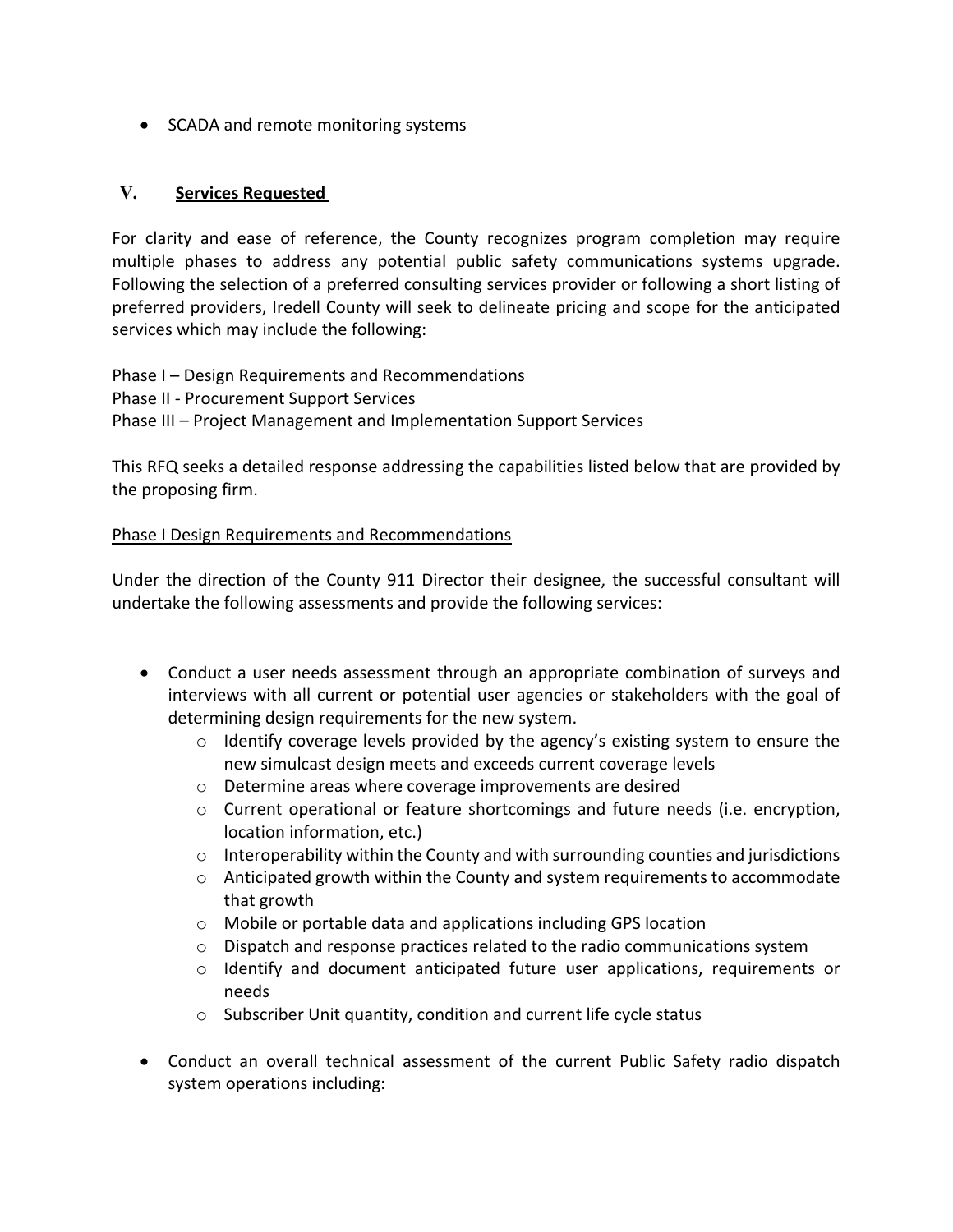- $\circ$  Conceptual coverage design to determine the optimal radio sites to achieve the user‐stated coverage requirements
- o Erlang‐C analysis to determine the appropriate number of channels
- $\circ$  Radio site analysis to determine upgrades required for radio sites included in the conceptual design
- o Microwave system feasibility analysis for loop‐protected microwave including path studies and VIPER network integration
- $\circ$  System reliability recommendations to include redundant RF and backhaul design
- o Preliminary frequency evaluation to determine if existing VIPER/Statesville/Mooresville frequencies can be utilized for the new countywide system
- o Regulatory determination regarding integration of Statesville public works and public utility users
- An assessment of the current dispatch facilities and related elements such as dispatch consoles, recorders, workstation furniture, space available for expansion, etc.
- An assessment of the current County maintenance and system support practices and support issues on existing systems hardware and software
- Develop a draft presentation summarizing the findings of the technical systems assessment and the findings of the operational assessment based on user interviews and surveys. The presentation shall provide the following sections or information at a minimum.
	- o Summary of system requirements based on user feedback
		- **Coverage levels**
		- Capacity requirements
		- **Interoperability requirements**
		- **Console requirements**
		- Other requirements (i.e. encryption, data)
	- o Coverage design including radio site selection
	- o Radio site upgrades required to support the new system
	- $\circ$  Channel count required to meet a 1% grade of service including both local and State users
	- o Microwave backhaul network design
	- o Preliminary frequency plan
- Review findings and recommendations with project stakeholders to confirm agreement with direction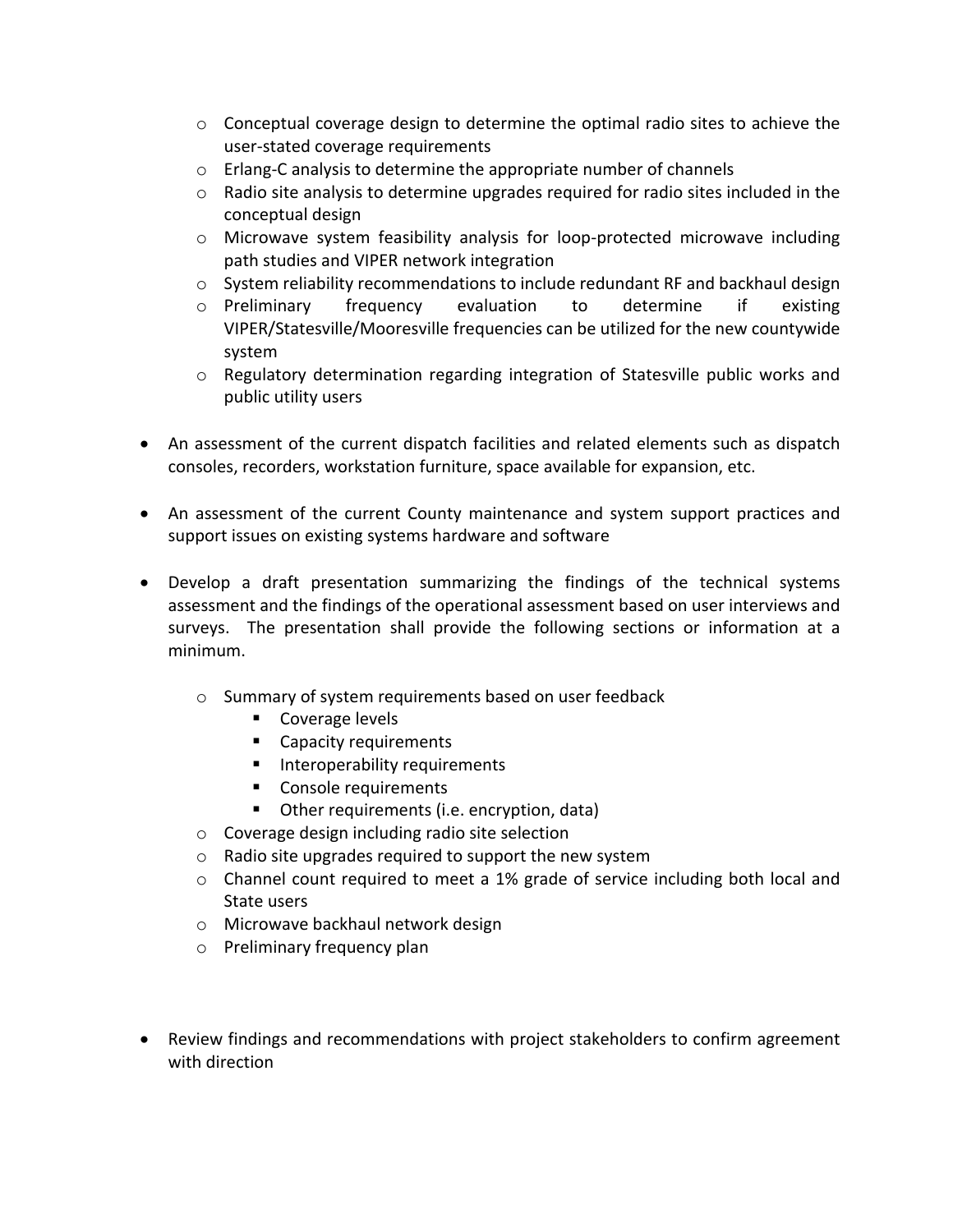Review findings and recommendations with VIPER to confirm proposed system upgrades can be accommodated

# Phase II – RFP Procurement Support Services

The Consultant shall support discussions and negotiations with the State of North Carolina VIPER staff and their radio system vendor to develop specifications for the required system upgrades and functional requirements of the system and to establish reasonable pricing for equipment and services;

- Work with VIPER staff and the State's Radio System vendor to develop a Functional System Design that will meet Iredell County user needs to include desired radio system coverage, capacity and features. The Consultant shall develop a functional system design that addresses the following:
	- o Most appropriate current technologies;
	- o Radio coverage requirements;
	- o Requirements to achieve regional interoperability goals;
	- o Radio channel/spectrum requirements;
	- o Requirements for radio sites and equipment;
	- o Equipment installation requirements;
	- o Required system performance, reliability and availability; and coverage
	- o Transition plan
- Prepare Technical Specifications and Procurement Documents using the Radio System Functional design plan developed above. The Consultant shall develop the Technical Specifications for the system in a Request for Proposal (RFP) format. The Technical Specification developed shall be functional and performance‐based rather than a dictated specific system design approach. Thus, the document shall define the functions that need to be supported, the services required, and the performance that must be achieved. The RFP shall be designed with intent of soliciting a proposal from Motorola Solutions for integration with the VIPER system.
- The document shall include RF system hardware, dispatch workstations, software, network, connectivity hardware, and antenna systems and backup power systems (if required). This specification shall:
	- o Focus on system and facility functional requirements and performance;
	- o Include the functional requirements of the radio users;
	- $\circ$  Provide for system scalability and integration through standard interfaces;
	- o Ensure P25 Standards compliance;
	- o Define installation standards;
	- o Detail system reliability, service, and support requirements;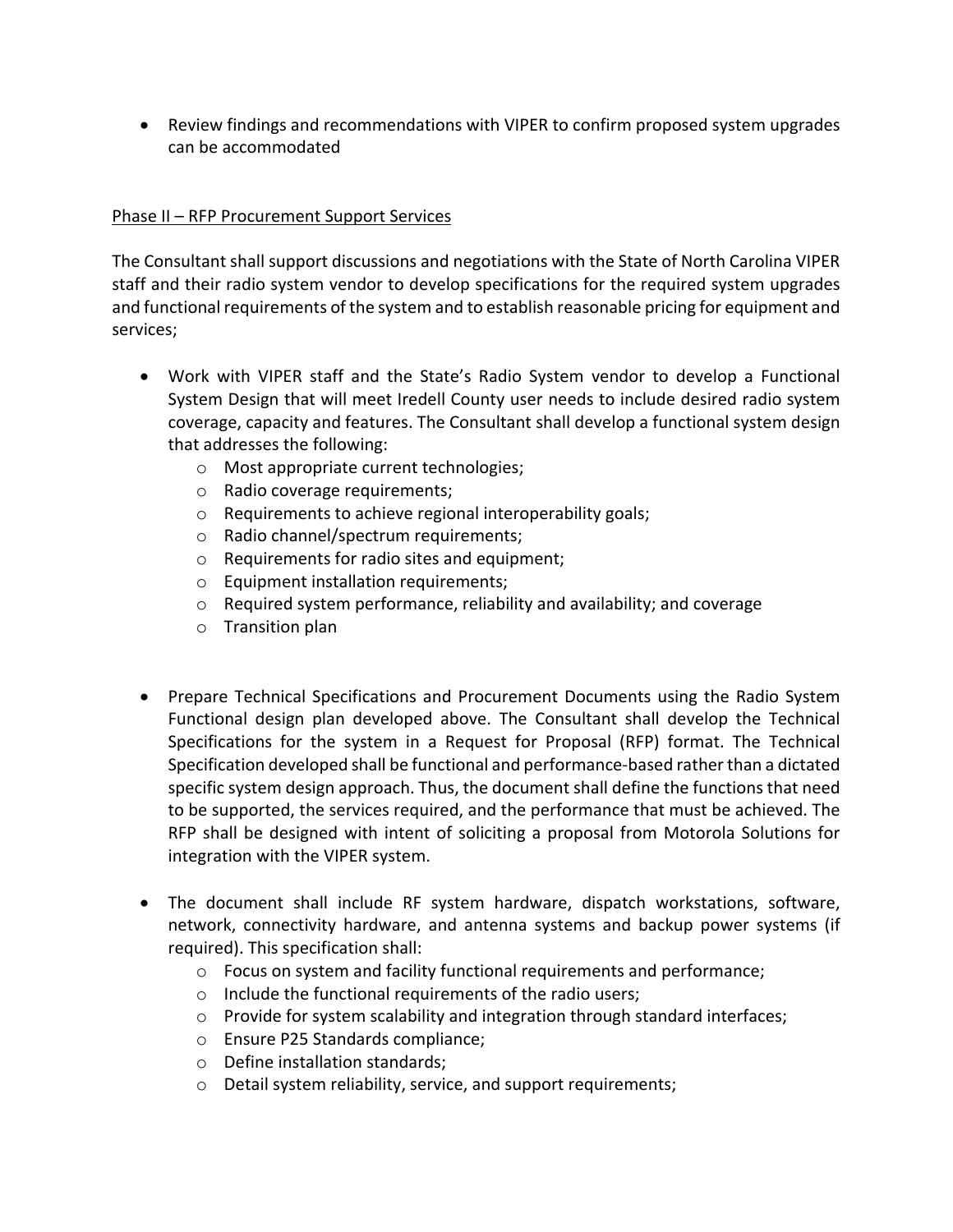- $\circ$  Include radio console (workstation) and interface requirements to external systems;
- $\circ$  Describe a radio design which meets the required call volumes and coverage requirements;
- $\circ$  May include legacy system compatibility whenever possible (maximize existing assets and services);
- o Maximize redundancy, fault‐tolerance, and back‐up/recovery capabilities;
- o Address interoperability issues and guidelines;
- o Provide for technical and operational training, including related training documentation and methodology;
- $\circ$  Provide guidelines for equipment and coverage acceptance test procedures;
- o Provide support and ongoing maintenance requirements for both hardware and software;
- o Develop Milestone Payment Schedule: The Consultant shall develop and submit a recommended milestone payment schedule for payments during project implementation.
- The draft RFP with technical specifications and procurement documents for shall be provided to the County's project team for review and validation. Following internal review, the Consultant shall meet with the County's project team to clarify any questions and document any changes required and incorporate these into the final version of the RFP.
- Consultant will endeavor to ensure that the County is receiving fair and reasonable pricing for equipment and services, and that all functional performance criteria will be met and guaranteed by the vendor.
- It is envisioned that multiple planning and negotiation sessions with the Radio System vendor will be necessary.

# Phase III – Project Management and Implementation Support Services

Once vendor(s) for the system is selected and contracts executed, the County desires the consultant to provide Project Management and Implementation oversight and coordination services throughout the installation Phase.

- System Implementation Support Tasks
	- o Facilitate and provide technical support for project kick‐off meetings.
	- $\circ$  Review, comment, and provide recommendations to the County (where appropriate) on project documentation, proposed designs, and schedules submitted by the vendors.
	- $\circ$  Participate in project meetings, providing inputs and comments on meeting agendas and minutes, and action items.
	- o Monitor overall project schedule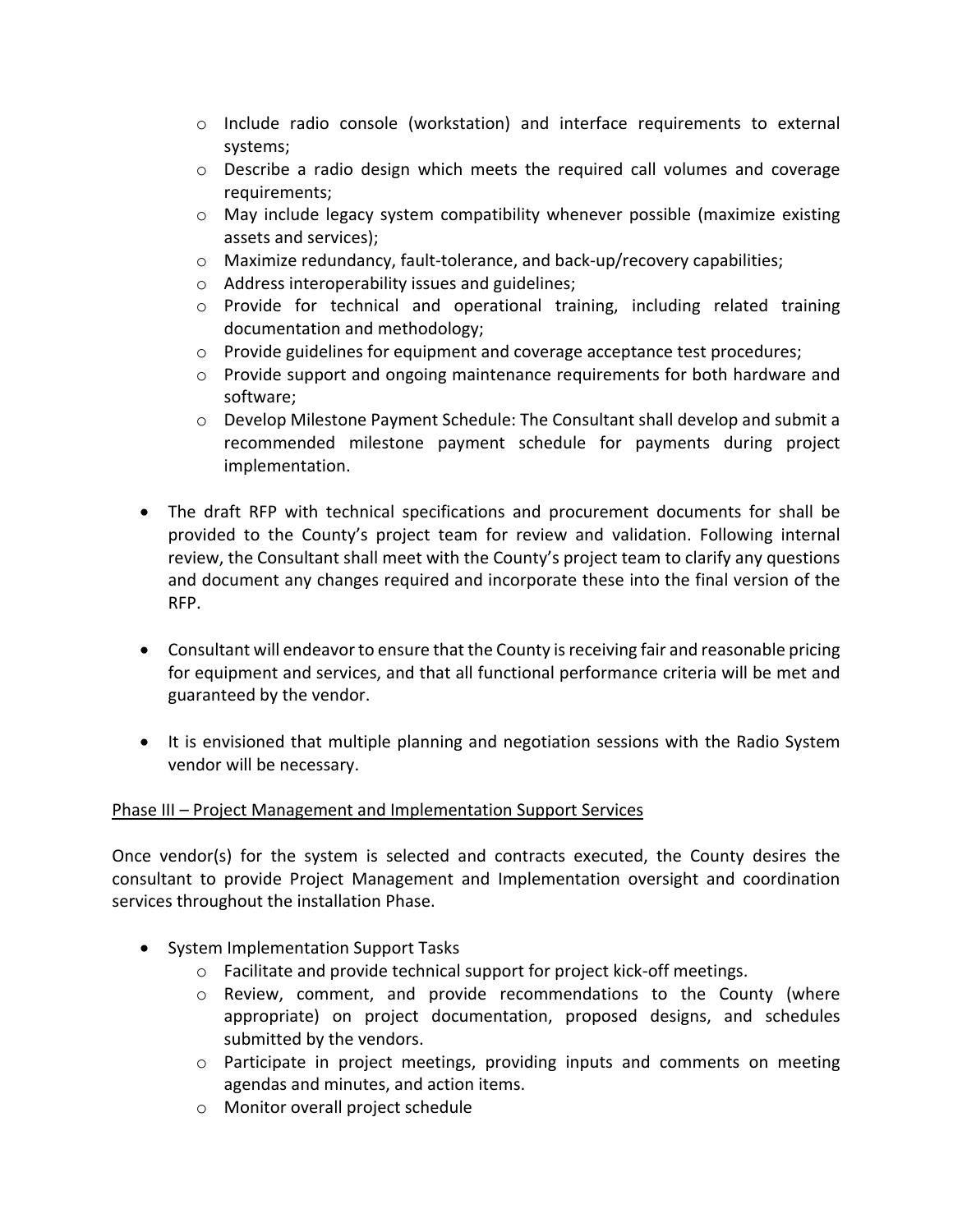- o Develop and provide monthly updates to project web site
- $\circ$  Perform regulatory management processes and filings to include FCC licenses, site leases, and antenna structure registrations where necessary.
- o Provide technical support for local zoning and planning hearings
- o Provide oversight of the vendor's site development/construction tasks.
- $\circ$  Provide independent review of site development and construction activities. Maintain site development punch list and track vendor remediation.
- $\circ$  Develop and maintain a Risk Management Matrix for identified project risks. Report on risk management and mitigation weekly.
- $\circ$  Provide Subject Matter Experts and provide comments/recommendations during the customer and detailed design review processes.
- o Review vendor manufacturing orders and inventory of all equipment
- $\circ$  Provide oversight and inspection of infrastructure installations and subscriber equipment implementation
- o Assist with fleet map and radio template development.
- o Assist with interoperability planning
- o Maintain a project punch list and issues log throughout implementation
- $\circ$  Collaborate with vendor, County personnel and field users to develop detailed procedural cutover plans
- o Review final system documentation

Deliverables: Monthly status reports, project management plan and schedule, regulatory filings, punch list, risk matrix

- Acceptance Testing Support Tasks
	- o Review, edit, and make recommendations to vendor acceptance test and coverage test plans
	- o Attend radio system Factory Acceptance Testing with subject matter experts and County personnel.
	- o Attend microwave network Factory Acceptance Testing
	- $\circ$  Provide oversight and subject matter experts during logging recorder acceptance testing
	- $\circ$  Attend and oversee radio system Field Acceptance Testing for proper operation of all system components and sub‐systems.
	- o Provide oversight and subject matter experts throughout the duration of the coverage acceptance testing
	- $\circ$  Review coverage acceptance testing results and provide recommendations to the County
	- o Coordinate coverage acceptance testing with field users and facilitate participation
- Training and User Education Support Tasks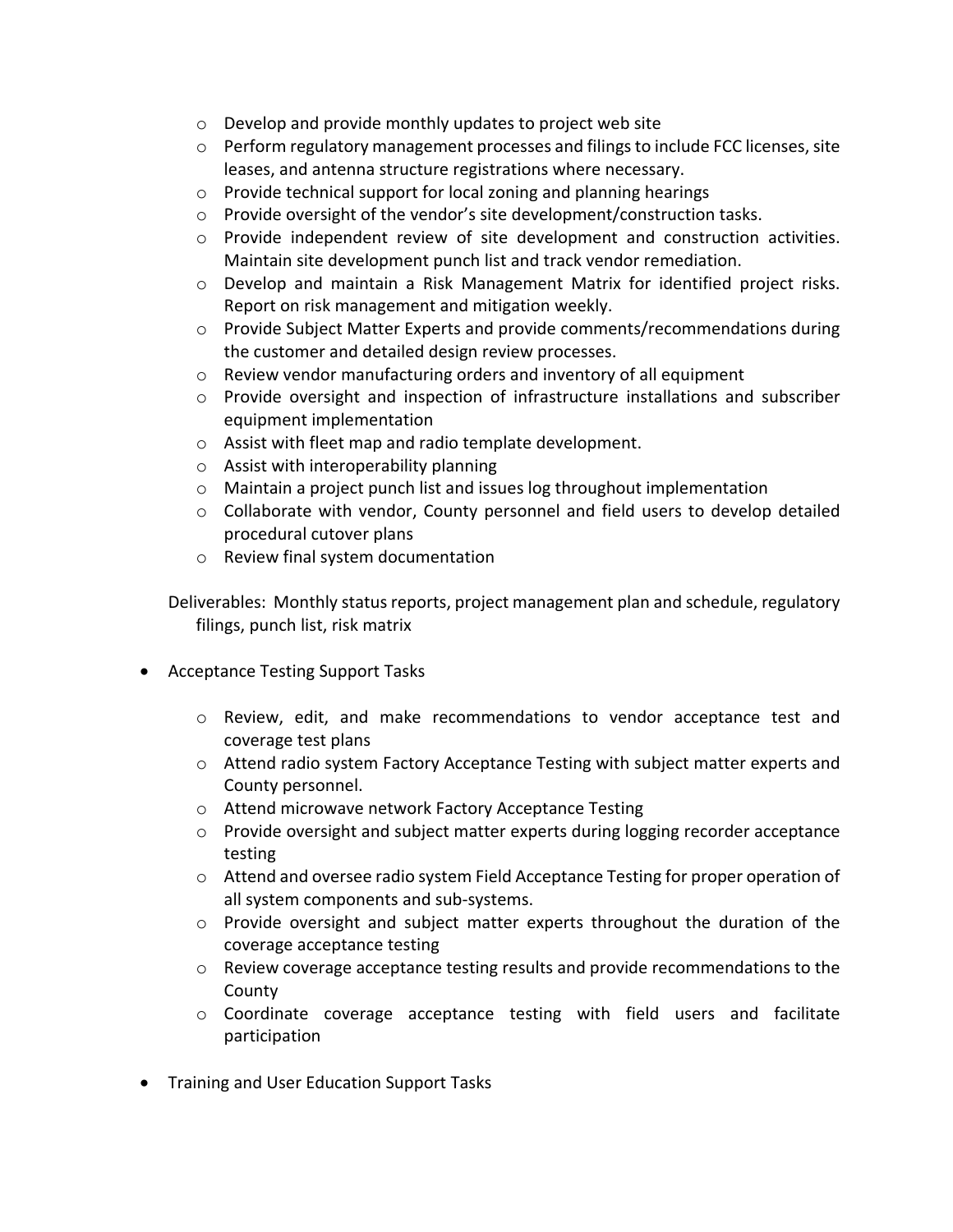- $\circ$  Coordinate and facilitate up to four user educational sessions designed to educate field users on the technology and operational transition issues and benefits
- $\circ$  Review vendor training materials and provide support to facilitate training sessions
- o Coordinate and facilitate interoperability planning with field users

### **VI. Instructions to Proposers**

- A. Professional Qualifications
- B. Past Involvement with Similar Projects
- C. Proposed Work Plan
- E. Attachments
- F. References

The following describes the elements that should be included in each of the proposal sections and the weighted point system that will be used for evaluation of the proposals. The evaluation panel may revise the elements by adding or removing elements as it deems appropriate and redistributing the points for each element.

- A. Professional Qualifications ‐ 25 points
	- 1. State the full name and address of your Firm and, if applicable, the branch office or other subsidiary element that will perform, or assist in performing, the work hereunder. Indicate whether it operates as an individual, partnership, or corporation. If as a corporation, include whether it is licensed to operate in the State of North Carolina.
	- 2. Include the name of executive and professional personnel by skill and qualification that will be employed in the work. Show where these personnel will be physically located during the time they are engaged in the work. Indicate which of these individuals you consider key to the successful completion of the project. Identify only individuals who will do the work on this project by name and title. Resumes and qualifications are required for all proposed project personnel, including all subcontractors. Qualifications and capabilities of any subcontractors must also be included.
	- 3. Include list of positions and standard hourly rates.
	- 4. State history of the firm, in terms of length of existence, types of services provided, etc. Identify the technical details that make the firm uniquely qualified for this work.
- B. Past Involvement with Similar Projects ‐ 25 points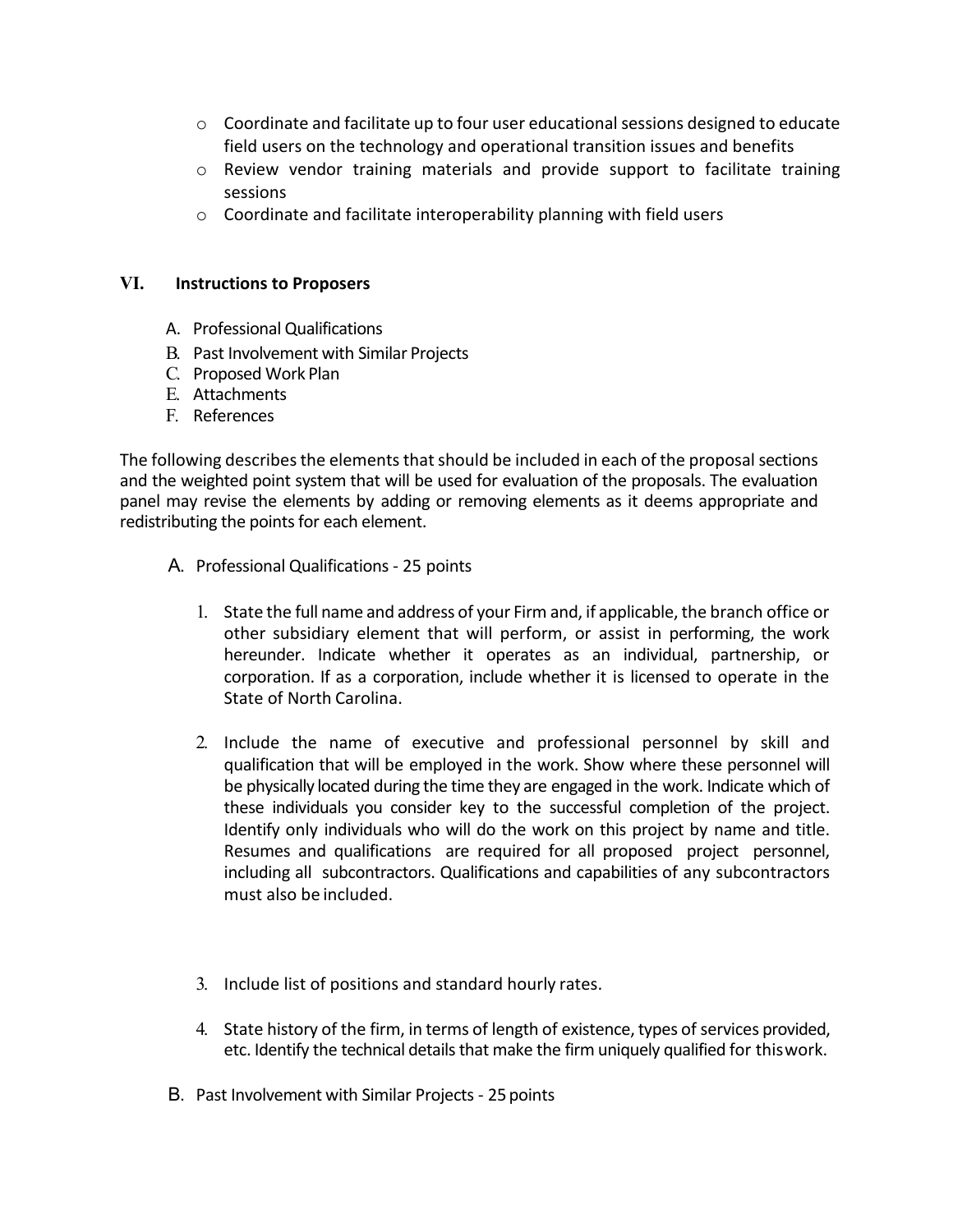The written proposal must include a list of specific experience in the project area and indicate proven ability in implementing similar projects for the firm **and** the individuals involved in the project. A complete list of client references must be provided for similar projects recently completed. It shall include the firm/agency name, address, telephone number, project title, and contact person.

C. Proposed Work Plan – 30Points

Provide a detailed and comprehensive description of how the Firm intends to provide the services requested in this RFQ. This discussion shall include, but not be limited to: how the project(s) will be managed and scheduled, how and when data will be delivered to the County, communication and coordination, the working relationship between the Firm and County staff, and the Firm's general philosophy in regards to providing the requested services.

Consultants shall be evaluated on the clarity, thoroughness, and content of their responses to the above items

D. Legal Status of Consultant – 10 Points

Must include all litigation or other legal action taken against Firm or that Firm was involved in within the last five years, to include disposition of eachcase.

E. References – 10 Points

Must provide a minimum of five (5) references including primary contact name, address, phone number, email, and project information.

#### **VII. Proposal Evaluation and Selection Process**

- 1. Iredell County intends to select the most qualified firm(s) on the basis of best overall qualifications package that, in its sole opinion, is most advantageous to the County.
- 2. An Evaluations Committee (the Committee) will be appointed to evaluate each qualifications package. The Committee will identify strengths, weaknesses, deficiencies and risksassociated with each Firm according to the above-described criteria and point system (A throughE).
- 3. A proposal with all the requested information does not guarantee the proposing Firm to be a candidate for additional consideration. The Committee may contact references to verify material submitted by the Firm.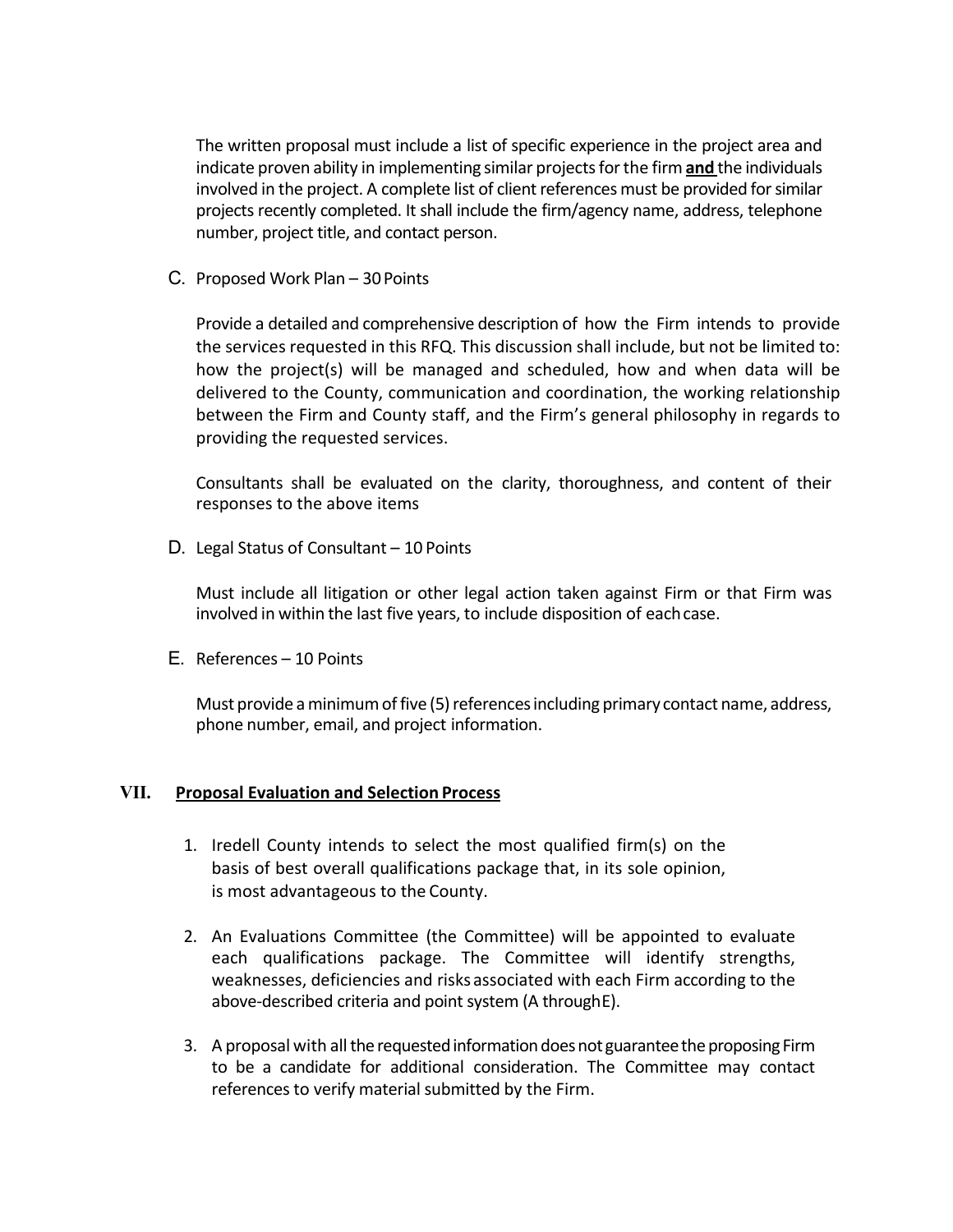- 4. The ranking of proposals and recommendation of any Firm is the sole responsibility of the Committee. Selection may be based solely on the individual merits of one Firm depending on the findings and opinion of the Committee or the Committee may choose to create a short-list of firms for further evaluation and consideration.
- 5. If a short list is created, the Committee may choose to schedule interviews with any, all, or none of the selected Firms. If interviews are to be held, selected Firm(s) will be given the opportunity to bring in their interview team to discuss their qualifications, past experience and proposed work plan in moredetail.

The Firm's interview team must include the Firm's project team members expected to complete a majority of work on the project, but no more than six members. The interview shall consist of a presentation of up to thirty minutes (length will be provided by the Committee) by the Firm, including the person who will be the project manager on this contract, followed by approximately thirty minutes of questions and answers. Audiovisual aids may be used during the oral interviews. The Committee may record the interviews for review. Interviewed Firms will then be re‐evaluated according to the above criteria (A through E), and adjustments to scoring made asappropriate.

- 6. Manager/Board Approval and Contract Negotiation/Execution: The Committee's recommendation of the highest rated Firm will be presented to the County's Manager or Board for approval and authorization to begin negotiations for an agreeable contract and fees. If after discussion and negotiation, a mutually agreeable agreement and fee is not successful, negotiations will be terminated and the County may enter into negotiations with the second highest rated firm, and so on.
- 7. All Firms who submit a Statement of Qualifications will be notified of the selection results.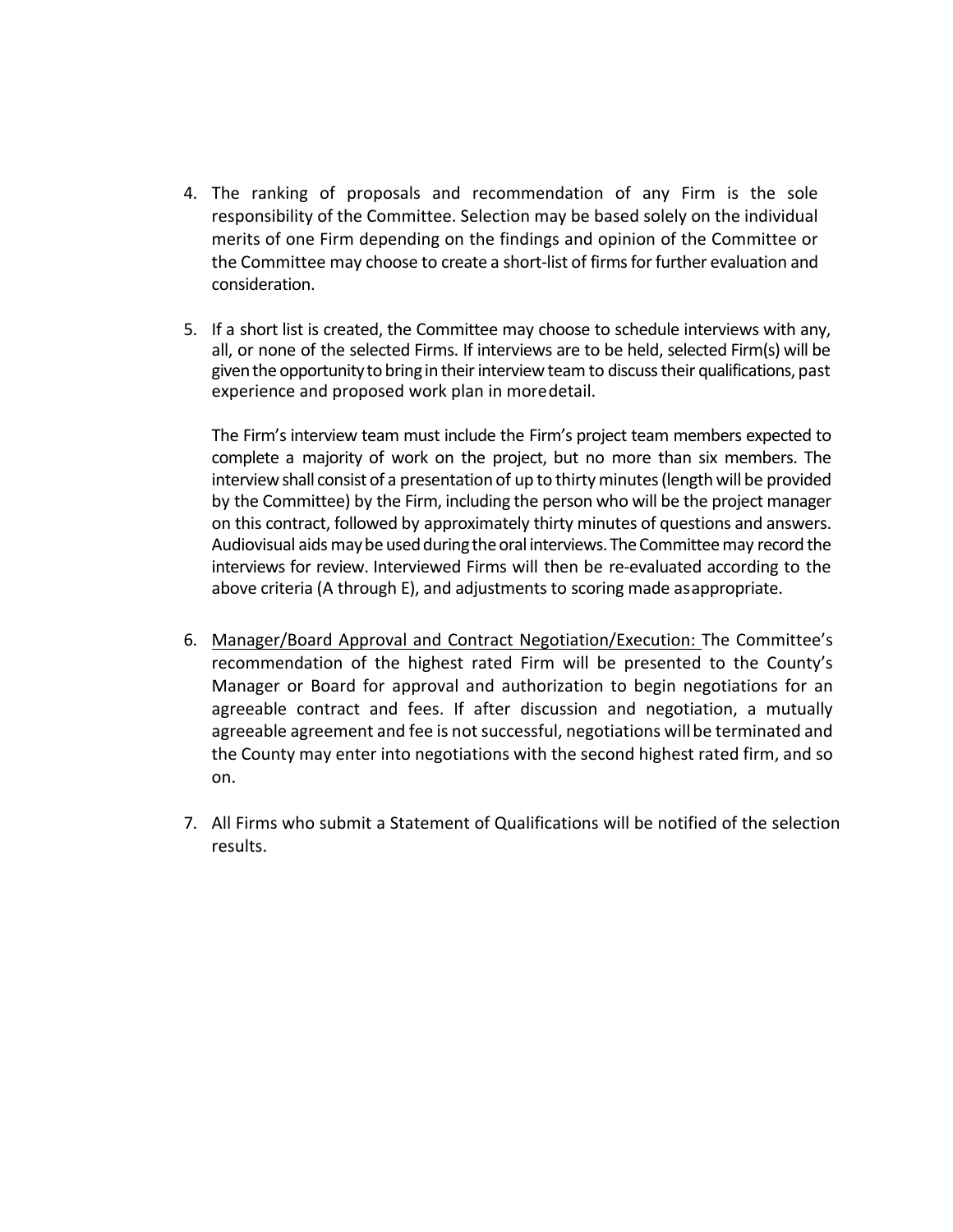### **VIII. Project Timeline**

The proposed key activities and milestone dates for the project include:

| <b>Activity</b>                                               |             | <b>Milestone Date</b> |
|---------------------------------------------------------------|-------------|-----------------------|
| RFQ Announced and Distributed                                 |             | 2/22/2022             |
| Deadline for Respondent Questions                             | 5:00 PM     | 3/4/2022              |
| Deadline for Addenda Posting                                  | 5:00 PM     | 3/8/2022              |
| <b>Proposal Submission Deadline</b>                           | 3:00 PM     | 3/22/2022             |
| Firm interviews and site visits, if needed                    | TBD/Week of | 3/28/2022             |
| Recommend to Board of Commissioners for approval              |             | 4/19/2022             |
| Necessary Selected Firm Notification and Contract Negotiation |             | TBD                   |

#### **IX. Submission of ProposalPackages**

1. Qualifications Submittals shall include One (1) complete original qualifications package in hardcopy, 8 1/2" x 11", side bound (or single stapled – left upper corner) with Table of Contents and reference tabs for key sections. Submittals shall not exceed sixteen (16) pages single‐sided, or eight (8) pages double‐sided (\*\*Front/back covers, table of contents, tab pages and photographs are excluded from these page totals).

**AND**

2. One (1) electronic copy on USB Drive or DVD/CD (No SD Cards).

To be considered, submissions must be received at the following address no later than **3:00 PM Tuesday, March 22, 2022:**

If delivered in person or by FedEx/UPS: Iredell County Attn: David Sifford, Purchasing & Contracts Manager 200 South Center Street Statesville, North Carolina, 28677

If by USPS:

Iredell County Attn: David Sifford, Purchasing & Contracts Manager PO Box 788 Statesville, North Carolina, 28687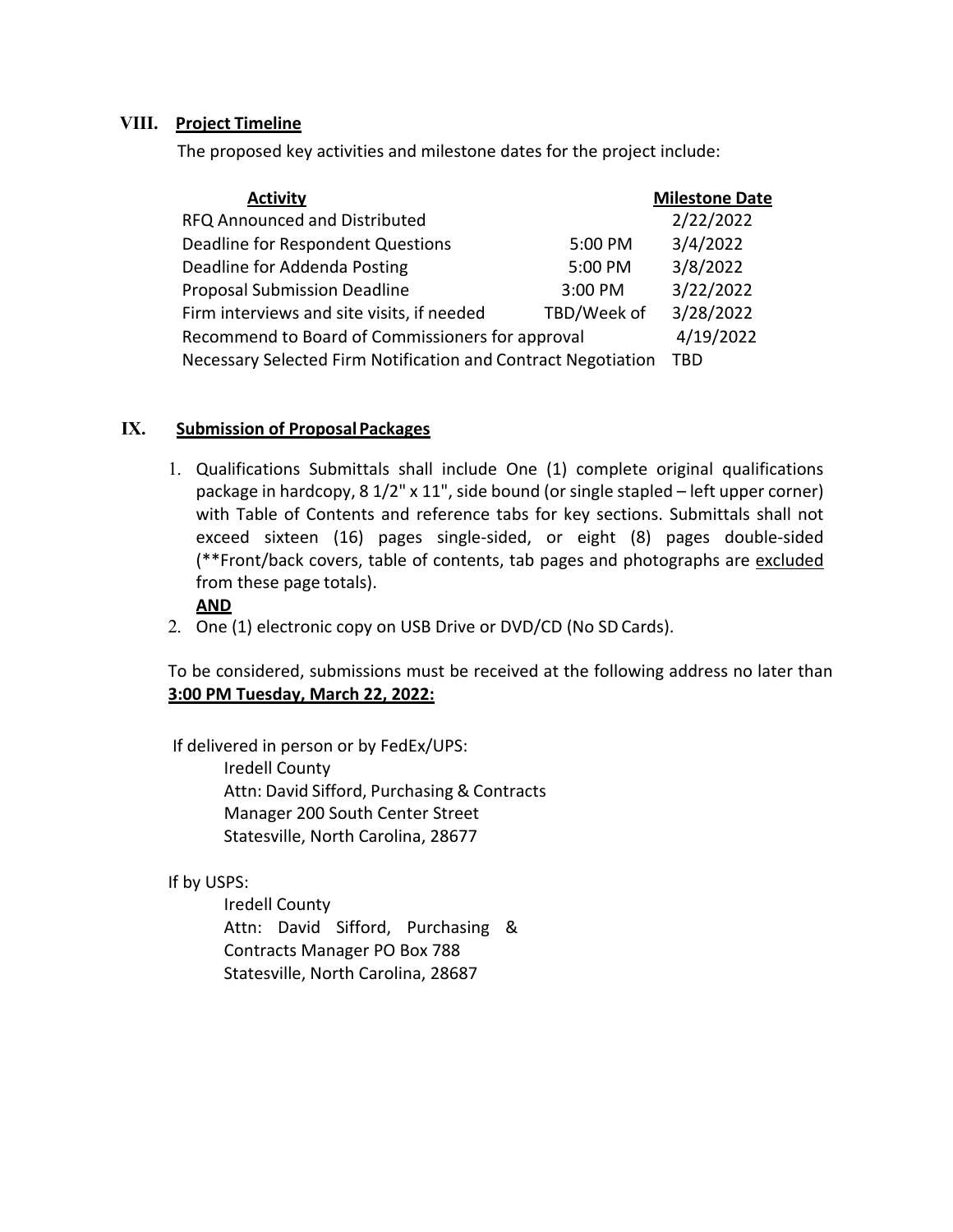# **XI. General Conditions of the Request forQualifications**

- A. Any and all cost incurred by respondents in preparing or submitting a statement of qualifications for the project shall be the respondents' soleresponsibility.
- B. Allsubmissions, responses, inquiries or correspondence relating to this RFQ will become the property of Iredell County whenreceived.
- C. Written questions regarding this Request for Qualifications will be accepted through **5:00 PM EST., Friday, March 4, 2022** and must be submitted to the Iredell County Purchasing and Contracts Manager, David Sifford, david.sifford@co.iredell.nc.us questions received by the deadline date and time will be answered by addendum and sent to all known recipients and posted to Iredell County's online bid page at http://www.co.iredell.nc.us/481/Current‐Bids‐ RFPs.

Contact with other County Staff during this RFQ process may be grounds for disqualifications

D. Iredell County reserves the right to: accept or reject any and all submissions received in response to this Request for Qualifications; to cancel the RFQ process at any time; to request additional information or clarification of information provided in a response without changing the terms of the Request for Qualifications; to elect not to proceed with any of the respondents; to modify the scope of the work; to re‐solicit RFQs; or choose not to award for any reason.

# **XII. FEDERAL FUNDING CONDITIONS**

The source of funds for this contract is federal funds, and the following federal provisions apply pursuant to 2 C.F.R. § 200.326 and 2 C.F.R. Part 200, Appendix II (as applicable):

Equal Employment Opportunity (41 C.F.R. Part 60); David Bacon Act (40 U.S.C. 3141 3148); Copeland "Anti‐Kickback" Act (40 U.S.C. 3145); Contract Work Hours and Safety Standards Act (40 U.S.C. 3701‐3708); Clean Air Act (42 U.S.C. 7401‐7671q.) and the Federal Water Pollution Control Act (33 U.S.C. 1251‐1387); Debarment and Suspension (Executive Orders 12549 and 12689); Byrd Anti‐Lobbying Amendment (31 U.S.C. 1352); Procurement of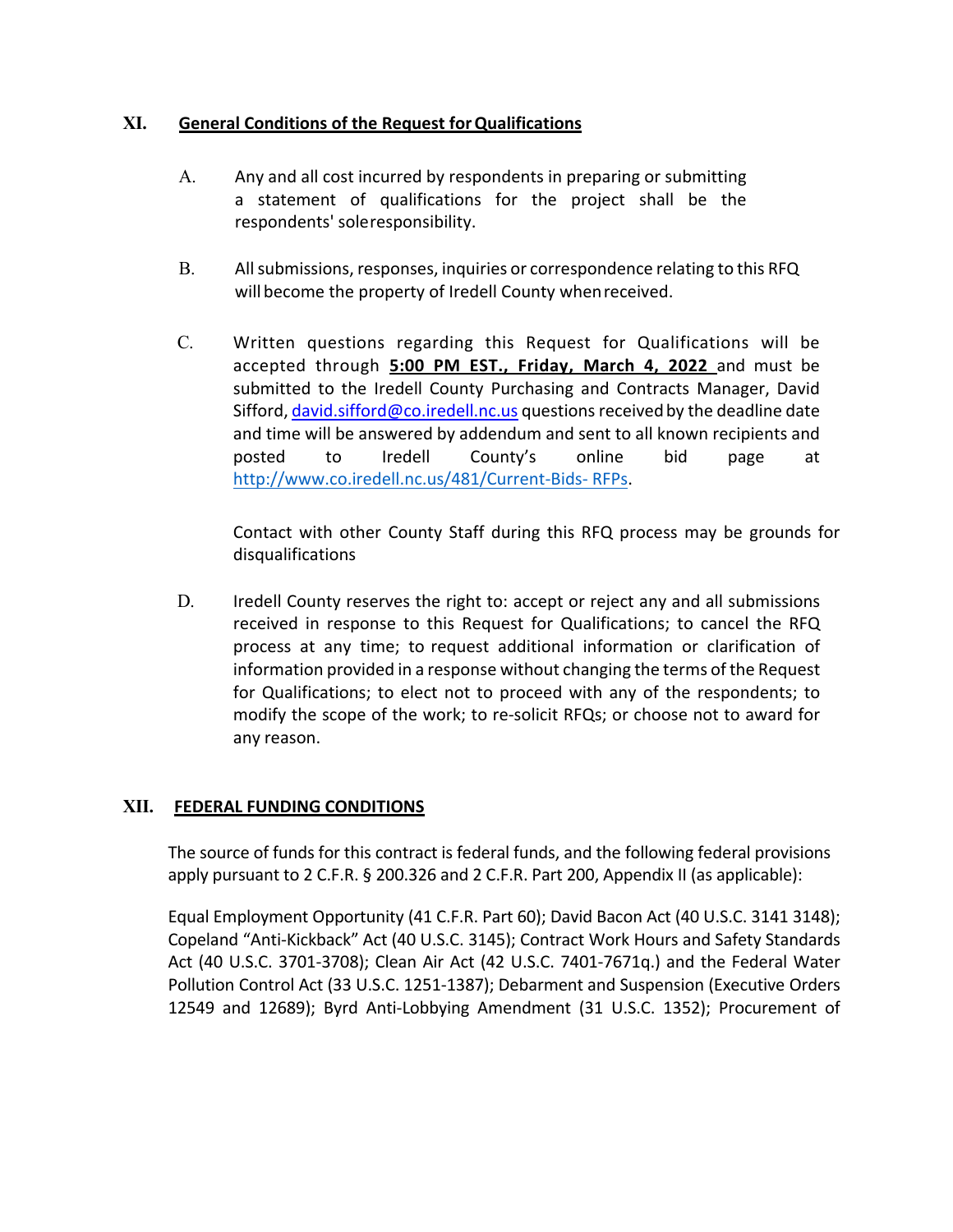Recovered Materials (2 C.F.R. § 200.322); and Record Retention Requirements (2 CFR § 200.324)

#### EQUAL EMPLOYMENT OPPORTUNITY

During the performance of this contract, the contractor agrees as follows: (1) The contractor will not discriminate against any employee or applicant for employment because of race, color, religion, sex, sexual orientation, gender identity, or national origin. The contractor will take affirmative action to ensure that applicants are employed, and that employees are treated during employment without regard to their race, color, religion, sex, sexual orientation, gender identity, or national origin. Such action shall include, but not be limited to the following: Employment, upgrading, demotion, or transfer; recruitment or recruitment advertising; layoff or termination; rates of pay or other forms of compensation; and selection for training, including apprenticeship. The contractor agrees to post in conspicuous places, available to employees and applicants for16 U. S. Department of Homeland Security Headquarters 500 C St SW Washington, D.C. 20042 Page 8 of 25 www.fema.gov/procurement‐disaster‐assistance‐team To Table of Contents employment, notices to be provided setting forth the provisions of this nondiscrimination clause. (2) The contractor will, in all solicitations or advertisements for employees placed by or on behalf of the contractor, state that all qualified applicants will receive consideration for employment without regard to race, color, religion, sex, sexual orientation, gender identity, or national origin. (3) The contractor will not discharge or in any other manner discriminate against any employee or applicant for employment because such employee or applicant hasinquired about, discussed, or disclosed the compensation of the employee or applicant or another employee or applicant. This provision shall not apply to instances in which an employee who has access to the compensation information of other employees or applicants as a part of such employee's essential job functions discloses the compensation of such other employees or applicants to individuals who do not otherwise have access to such information, unless such disclosure is in response to a formal complaint or charge, in furtherance of an investigation, proceeding, hearing, or action, including an investigation conducted by the employer, or is consistent with the contractor's legal duty to furnish information. (4) The contractor will send to each labor union or representative of workers with which he has a collective bargaining agreement or other contract or understanding, a notice to be provided advising the said labor union or workers' representatives of the contractor's commitments under this section, and shall post copies of the notice in conspicuous places available to employees and applicants for employment. (5) The contractor will comply with all provisions of Executive Order 11246 of September 24, 1965, and of the rules, regulations, and relevant orders of the Secretary of Labor. (6) The contractor will furnish all information and reports required by Executive Order 11246 of September 24, 1965, and by rules, regulations, and orders of the Secretary of Labor, or pursuant thereto, and will permit access to his books, records, and accounts by the administering agency and the Secretary of Labor for purposes of investigation to ascertain compliance with such rules, regulations, and orders. (7) In the event of the contractor's noncompliance with the nondiscrimination clauses of this contract or with any of the said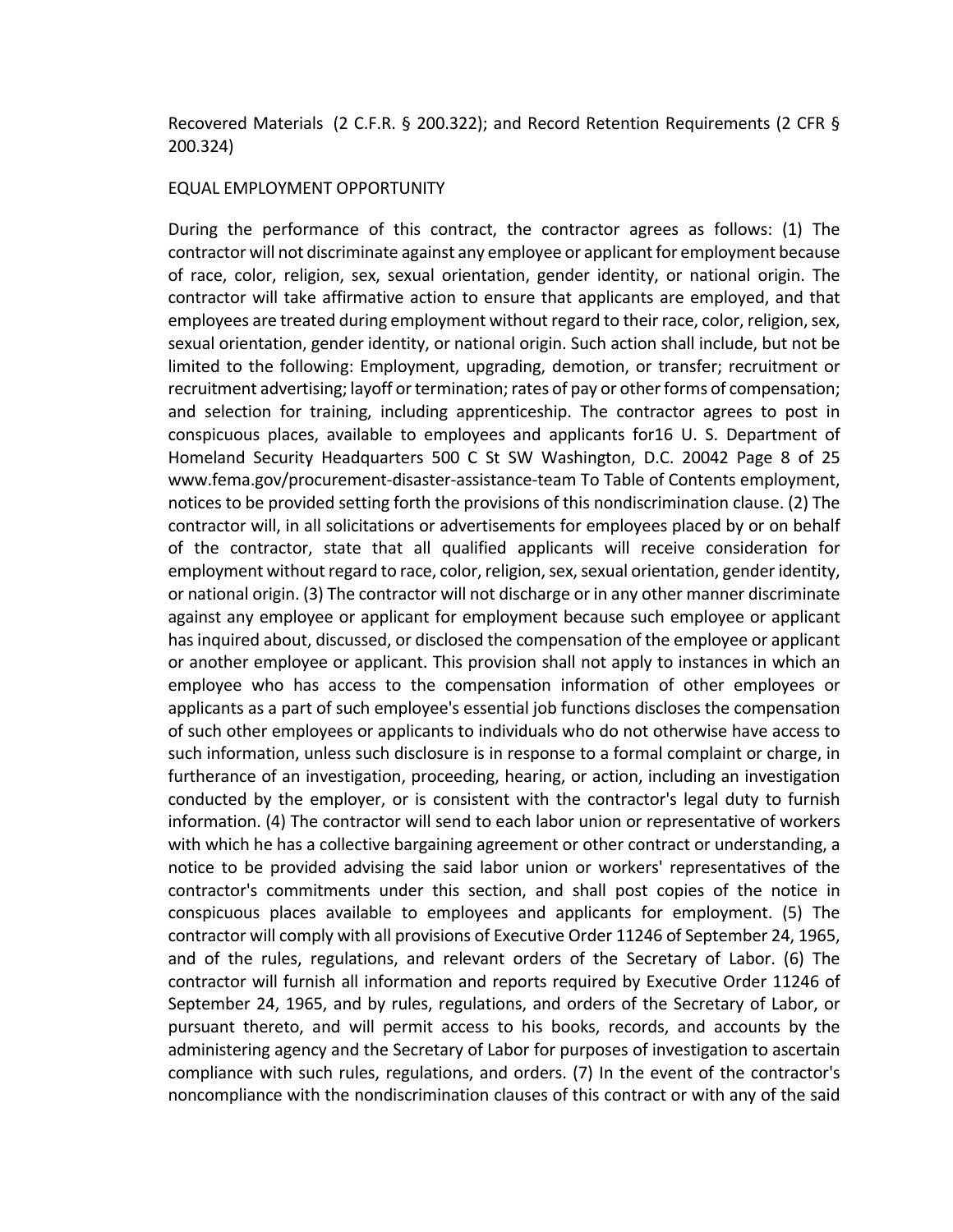rules, regulations, or orders, this contract may be canceled, terminated, or suspended in whole or in part and the contractor may be declared ineligible for further Government contracts or federally assisted construction contracts in accordance with procedures17 U. S. Department of Homeland Security Headquarters 500 C St SW Washington, D.C. 20042 Page 9 of 25 www.fema.gov/procurement‐disaster‐assistance‐team To Table of Contents authorized in Executive Order 11246 of September 24, 1965, and such other sanctions may be imposed and remedies invoked as provided in Executive Order 11246 of September 24, 1965, or by rule, regulation, or order of the Secretary of Labor, or as otherwise provided by law. (8) The contractor will include the portion of the sentence immediately preceding paragraph (1) and the provisions of paragraphs (1) through (8) in every subcontract or purchase order unless exempted by rules, regulations, or orders of the Secretary of Labor issued pursuant to section 204 of Executive Order 11246 of September 24, 1965, so that such provisions will be binding upon each subcontractor or vendor. The contractor will take such action with respect to any subcontract or purchase order as the administering agency may direct as a means of enforcing such provisions, including sanctionsfor noncompliance: Provided, however, that in the event a contractor becomes involved in, or is threatened with, litigation with a subcontractor or vendor as a result of such direction by the administering agency, the contractor may request the United States to enter into such litigation to protect the interests of the United States. The applicant further agrees that it will be bound by the above equal opportunity clause with respect to its own employment practices when it participates in federally assisted construction work: Provided, That if the applicant so participating is a State or local government, the above equal opportunity clause is not applicable to any agency, instrumentality or subdivision of such government which does not participate in work on or under the contract. The applicant agrees that it will assist and cooperate actively with the administering agency and the Secretary of Labor in obtaining the compliance of contractors and subcontractors with the equal opportunity clause and the rules, regulations, and relevant orders of the Secretary of Labor, that it will furnish the administering agency and the Secretary of Labor such information as they may require for the supervision of such compliance, and that it will otherwise assist the administering agency in the discharge of the agency's primary responsibility for securing compliance. The applicant further agrees that it will refrain from entering into any contract or contract modification subject to Executive Order 11246 of September 24, 1965, with a contractor debarred from, or who has not demonstrated eligibility for, Government contracts and federally assisted construction contracts pursuant to the Executive Order and will carry out such sanctions and penalties for violation of the equal opportunity clause as may be imposed upon17 U. S. Department of Homeland Security Headquarters 500 C St SW Washington, D.C. 20042 Page 10 of 25 www.fema.gov/procurement‐disaster‐assistance‐ team To Table of Contents contractors and subcontractors by the administering agency or the Secretary of Labor pursuant to Part II, Subpart D of the Executive Order. In addition, the applicant agrees that if it fails or refuses to comply with these undertakings, the administering agency may take any or all of the following actions: Cancel, terminate, or suspend in whole or in part this grant (contract, loan, insurance, guarantee); refrain from extending any further assistance to the applicant under the program with respect to which the failure or refund occurred until satisfactory assurance of future compliance has been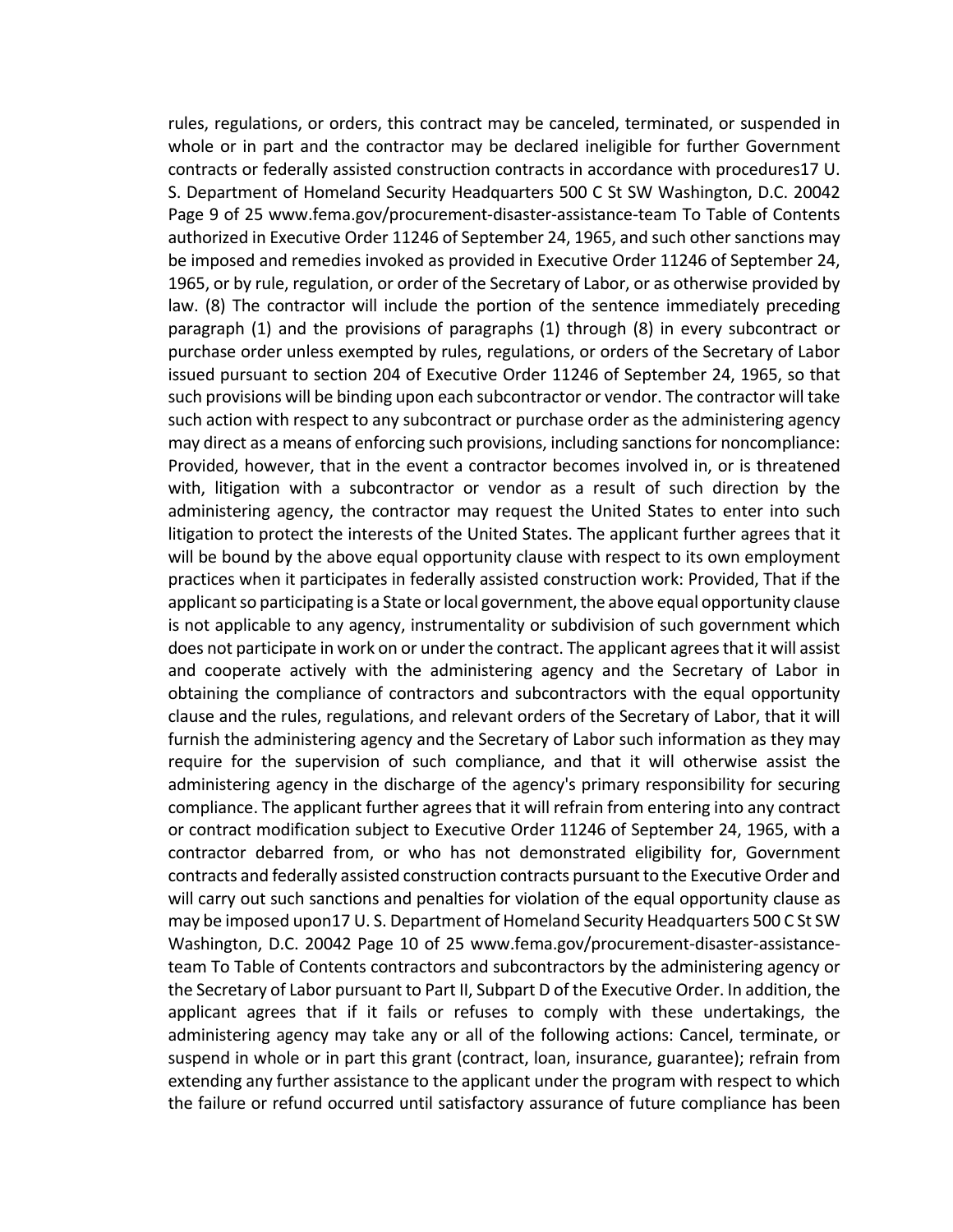received from such applicant; and refer the case to the Department of Justice for appropriate legal proceedings.

#### DAVIS‐BACON ACT

Compliance with the Davis‐Bacon Act. a. All transactions regarding this contract shall be done in compliance with the Davis‐Bacon Act (40 U.S.C. 3141‐ 3144, and 3146‐3148) and the requirements of 29C.F.R. pt. 5 as may be applicable. The contractor shall comply with 40 U.S.C. 3141‐3144, and 3146‐3148 and the requirements of 29 C.F.R. pt. 5 as applicable. b. Contractors are required to pay wages to laborers and mechanics at a rate not less than the prevailing wages specified in a wage determination made by the Secretary of Labor. c. Additionally, contractors are required to pay wages not less than once a week.

#### COPELAND ANTI‐KICKBACK ACT

Compliance with the Copeland "Anti‐Kickback" Act. a. Contractor. The contractor shall comply with 18 U.S.C. § 874, 40 U.S.C. § 3145, and the requirements of 29 C.F.R. pt. 3 as may be applicable, which are incorporated by reference into this contract. b. Subcontracts. The contractor or subcontractor shall insert in any subcontracts the clause above and such other clauses as FEMA may by appropriate instructions require, and also a clause requiring the subcontractors to include these clauses in any lower tier subcontracts. The prime contractor shall be responsible for the compliance by any subcontractor or lower tier subcontractor with all of these contract clauses. c. Breach. A breach of the contract clauses above may be grounds for termination of the contract, and for debarment18 U. S. Department of Homeland Security Headquarters 500 C St SW Washington, D.C. 20042 Page 13 of 25 www.fema.gov/procurement‐disaster‐assistance‐team To Table of Contents as a contractor and subcontractor as provided in 29 C.F.R. § 5.12."

#### CONTRACT WORK HOURS AND SAFETY STANDARDS ACT

Compliance with the Contract Work Hours and Safety Standards Act. (1) Overtime requirements. No contractor or subcontractor contracting for any part of the contract work which may require or involve the employment of laborers or mechanics shall require or permit any such laborer or mechanic in any workweek in which he or she is employed on such work to work in excess of forty hours in such workweek unless such laborer or mechanic receives compensation at a rate not less than one and one‐half times the basic rate of pay for all hours worked in excess of forty hours in such workweek.18 U. S. Department of Homeland Security Headquarters 500 C St SW Washington, D.C. 20042 Page 14 of 25 www.fema.gov/procurement‐disaster‐assistance‐team To Table of Contents (2) Violation; liability for unpaid wages; liquidated damages. In the event of any violation of the clause set forth in paragraph (b)(1) of this section the contractor and any subcontractor responsible therefor shall be liable for the unpaid wages. In addition, such contractor and subcontractor shall be liable to the United States (in the case of work done under contract for the District of Columbia or a territory, to such District or to such territory), for liquidated damages. Such liquidated damages shall be computed with respect to each individual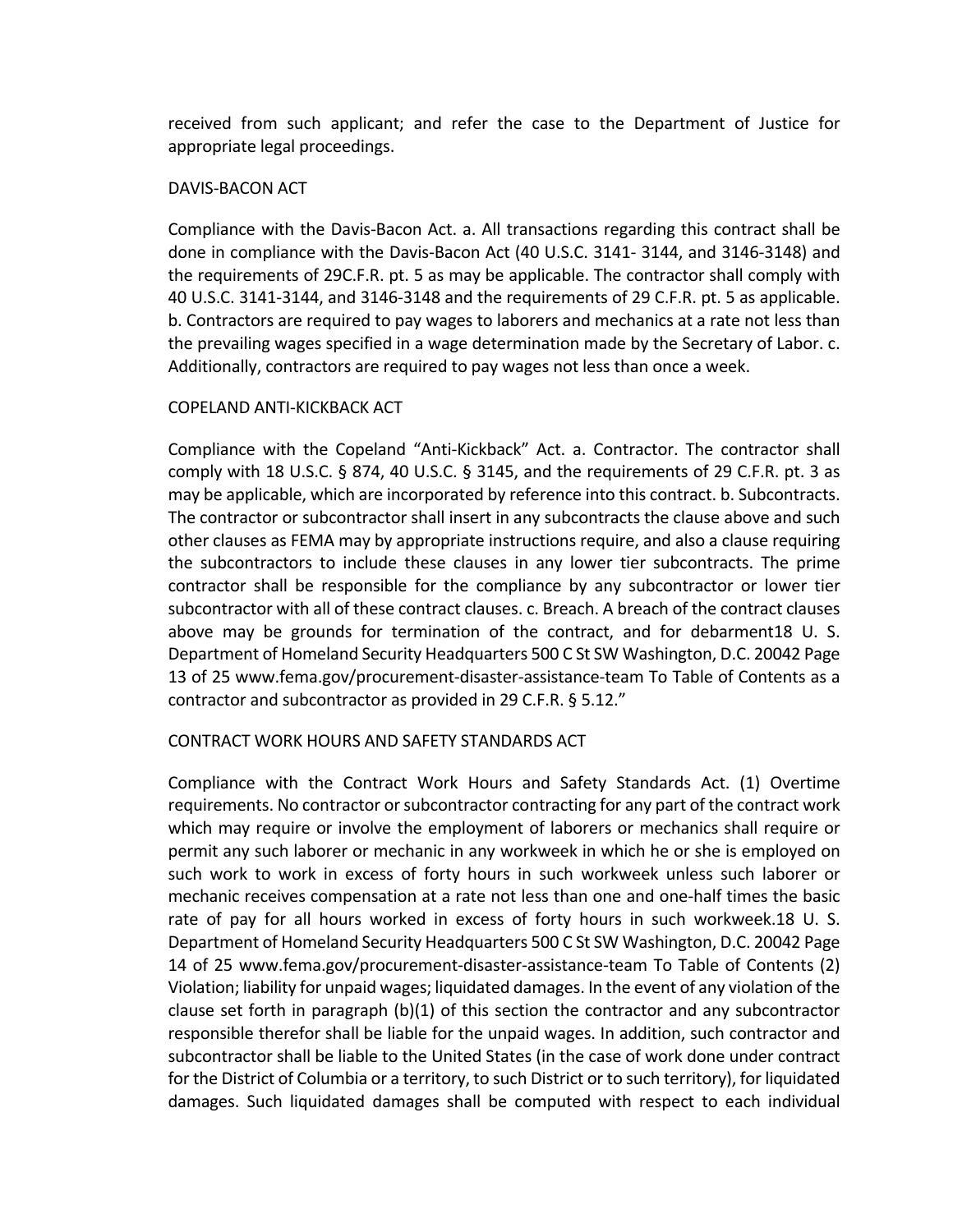laborer or mechanic, including watchmen and guards, employed in violation of the clause set forth in paragraph (b)(1) of this section, in the sumof \$27 for each calendar day on which such individual was required or permitted to work in excess of the standard workweek of forty hours without payment of the overtime wages required by the clause set forth in paragraph (b)(1) of this section. (3) Withholding for unpaid wages and liquidated damages. The (write in the name of the Federal agency or the loan or grant recipient) shall upon its own action or upon written request of an authorized representative of the Department of Labor withhold or cause to be withheld, from any moneys payable on account of work performed by the contractor orsubcontractor under any such contract or any other Federal contract with the same prime contractor, or any other federally‐assisted contract subject to the Contract Work Hours and Safety Standards Act, which is held by the same prime contractor, such sums as may be determined to be necessary to satisfy any liabilities of such contractor or subcontractor for unpaid wages and liquidated damages as provided in the clause set forth in paragraph (b)(2) of this section. (4) Subcontracts. The contractor or subcontractor shall insert in any subcontracts the clauses set forth in paragraph (b)(1) through (4) of this section and also a clause requiring the subcontractors to include these clauses in any lower tier subcontracts. The prime contractor shall be responsible for compliance by any subcontractor or lower tier subcontractor with the clauses set forth in paragraphs (b)(1) through (4) of this section.

#### CLEAN AIR ACT

1. The contractor agrees to comply with all applicable standards, orders or regulations issued pursuant to the Clean Air Act, as19 U. S. Department of Homeland Security Headquarters 500 C St SW Washington, D.C. 20042 Page 16 of 25 www.fema.gov/procurement‐disaster‐assistance‐team To Table of Contents amended, 42 U.S.C. § 7401 et seq.

2. The contractor agrees to report each violation to the (name of applicant entering into the contract) and understands and agrees that the (name of the applicant entering into the contract) will, in turn, report each violation as required to assure notification to the Federal Emergency Management Agency, and the appropriate Environmental Protection Agency Regional Office. 3. The contractor agrees to include these requirements in each subcontract exceeding \$150,000 financed in whole or in part with Federal assistance provided by FEMA.

#### FEDERAL WATER POLLUTION CONTROL ACT

1. The contractor agrees to comply with all applicable standards, orders, or regulations issued pursuant to the Federal Water Pollution Control Act, as amended, 33 U.S.C. 1251 etseq.

2. The contractor agrees to report each violation to the (name of the applicant entering into the contract) and understands and agreesthat the (name of the applicant entering into the contract) will, in turn, report each violation asrequired to assure notification to the Federal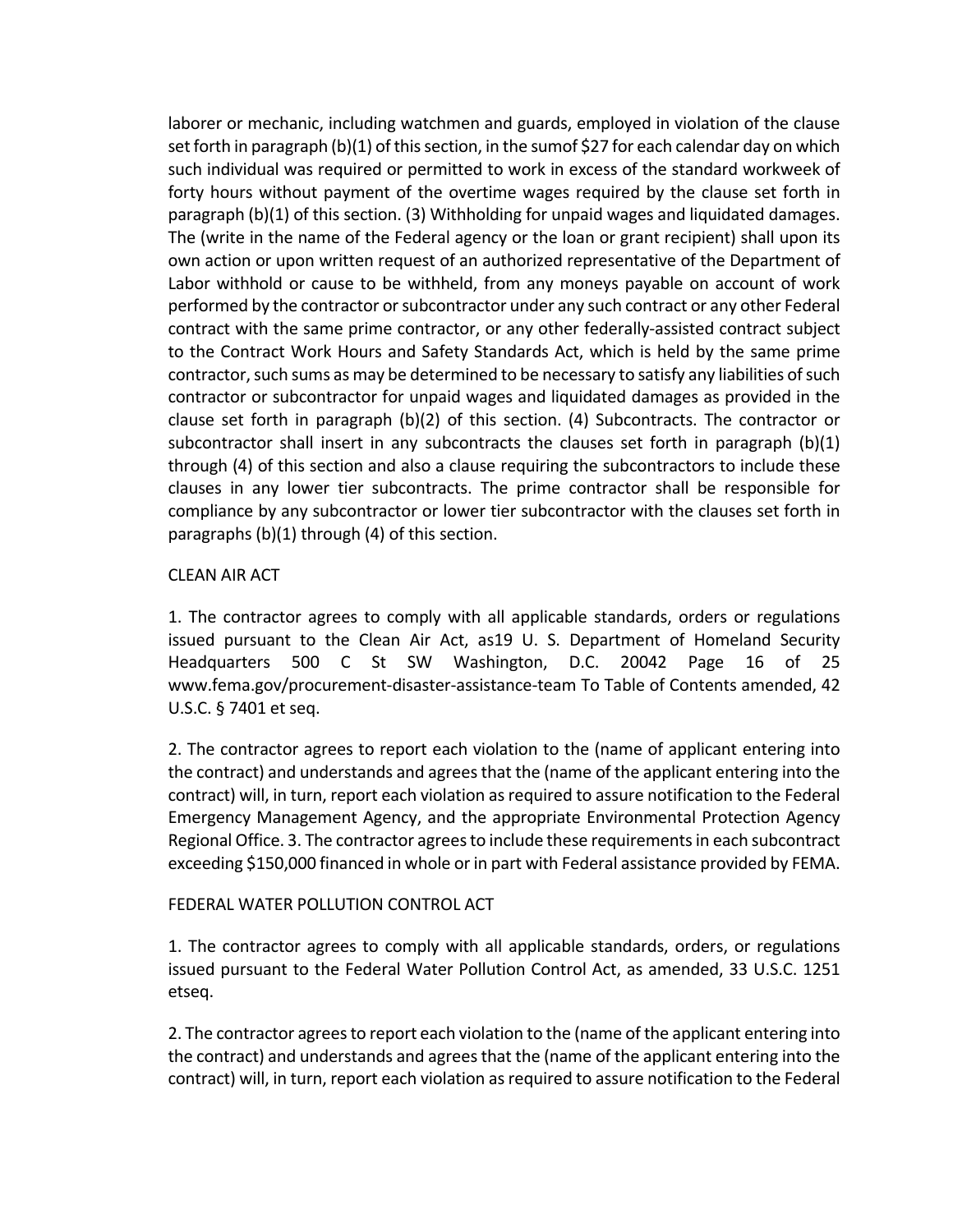Emergency Management Agency, and the appropriate Environmental Protection Agency Regional Office.

3. The contractor agrees to include these requirements in each subcontract exceeding \$150,000 financed in whole or in part with Federal assistance provided by FEMA.

#### DEBARMENT AND SUSPENSION

1. This contract is a covered transaction for purposes of 2 C.F.R. pt. 180 and 2 C.F.R. pt. 3000. As such, the contractor is required to verify that none of the contractor's principals (defined at 2 C.F.R. § 180.995) or its affiliates (defined at 2 C.F.R. § 180.905) are excluded (defined at 2 C.F.R. § 180.940) or disqualified (defined at 2 C.F.R. § 180.935).

2. The contractor must comply with 2 C.F.R. pt. 180, subpart C and 2 C.F.R. pt. 3000, subpart C, and must include a requirement to comply with these regulations in any lower tier covered transaction it enters into.

3. This certification is a material representation of fact relied upon by (insert name of recipient/subrecipient/applicant). If it is later determined that the contractor did not comply with 2 C.F.R. pt. 180, subpart C and 2 C.F.R. pt. 3000, subpart C, in addition to remedies available to (insert name of recipient/subrecipient/applicant), the Federal Government may pursue available remedies, including but not limited to suspension and/or debarment. (4) The bidder or proposer agrees to comply with the requirements of2 C.F.R. pt. 180, subpart C and 2 C.F.R. pt. 3000, subpart C while this offer is valid and throughout the period of any contract that may arise from this offer. The bidder or proposer further agrees to include a provision requiring such compliance in its lower tier covered transactions.

#### BYRD ANTI‐LOBBYING AMENDMENT

Byrd Anti-Lobbying Amendment, 31 U.S.C. § 1352 (as amended) Contractors who apply or bid for an award of \$100,000 or more shall file the required certification. Each tier certifies to the tier above that it will not and has not used Federal appropriated funds to pay any person or organization for influencing or attempting to influence an officer or employee of any agency, a Member of Congress, officer or employee of Congress, or an employee of a Member of Congressin connection with obtaining any Federal contract, grant, or any other award covered by 31 U.S.C. § 1352. Each tier shall also disclose any lobbying with non‐ Federal funds that takes place in connection with obtaining any Federal award. Such disclosures are forwarded from tier to tier up to the recipient who in turn will forward the certification(s) to the awarding agency.

#### PROCUREMENT OF RECOVERED MATERIALS

In the performance of this contract, the Contractor shall make maximum use of products containing recovered materials that are EPA‐designated items unless the product cannot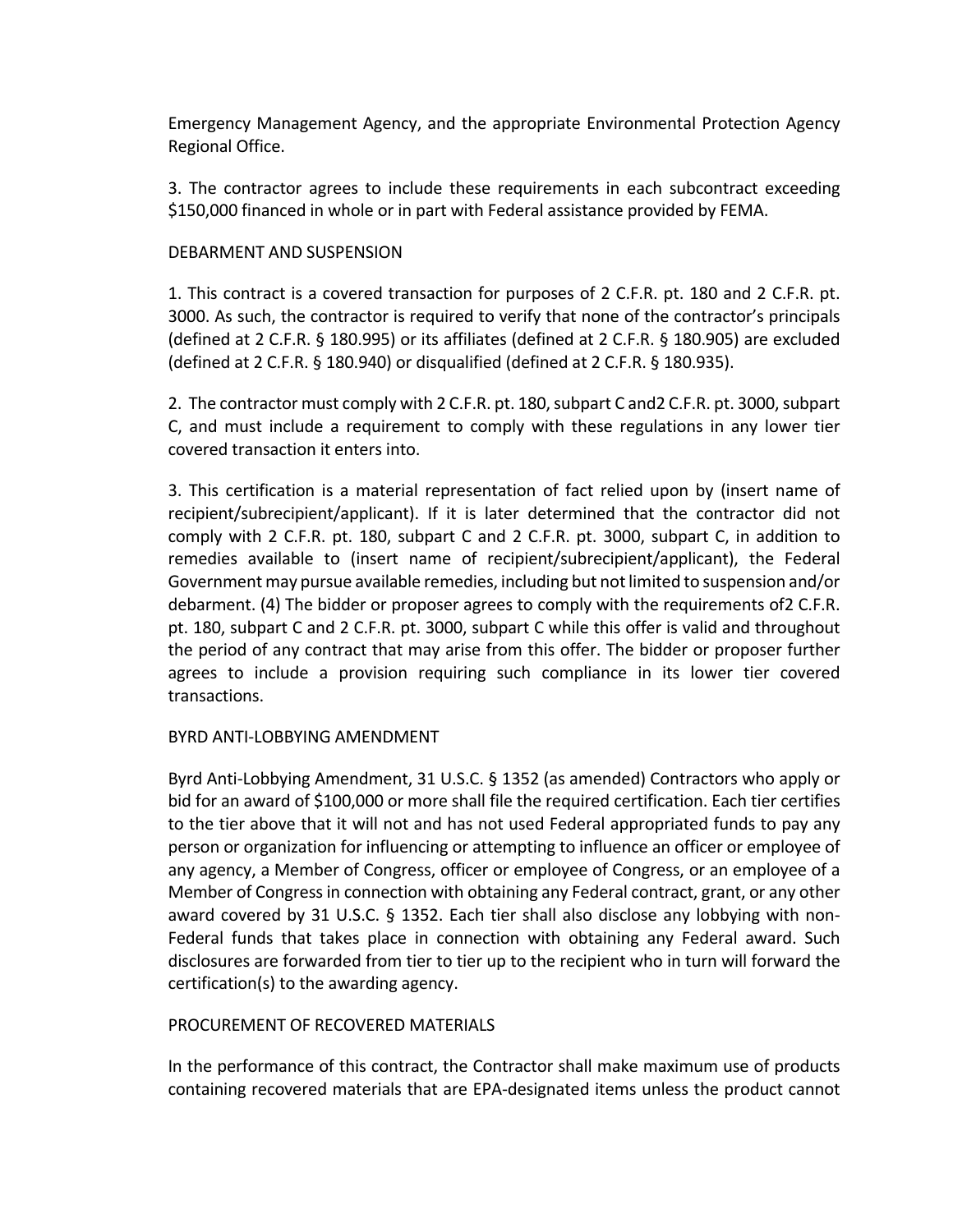be acquired— 1. Competitively within a timeframe providing for compliance with the contract performance schedule; 2. Meeting contract performance requirements; or 3. At a reasonable price. ii. Information about this requirement, along with the list of EPA designated items, is available at EPA's Comprehensive Procurement Guidelines web site, https://www.epa.gov/smm/comprehensiveprocurement‐guideline‐cpg‐program. iii. The Contractor also agrees to comply with all other applicable requirements of Section 6002 of the Solid Waste Disposal Act."

#### ACCESS TO RECORDS

The following access to records requirements applies to this contract:

1. The Contractor agrees to provide (insert name of state agency or local or Indian tribal government), (insert name of recipient), the FEMA Administrator, the Comptroller General of the United States, or any of their authorized representatives access to any books, documents, papers, and records of the Contractor which are directly pertinent to this contract for the purposes of making audits, examinations, excerpts, and transcriptions.

2. The Contractor agrees to permit any of the foregoing parties to reproduce by any means whatsoever or to copy excerpts and transcriptions as reasonably needed.

3. The Contractor agrees to provide the FEMA Administrator or21 U. S. Department of Homeland Security Headquarters 500 C St SW Washington, D.C. 20042 Page 23 of 25 www.fema.gov/procurement‐disaster‐assistance‐team To Table of Contents his authorized representatives access to construction or other work sites pertaining to the work being completed under the contract.

4. In compliance with the Disaster Recovery Act of 2018, the (write in name of the non‐ federal entity) and the Contractor acknowledge and agree that no language in this contract is intended to prohibit audits or internal reviews by the FEMA Administrator or the Comptroller General of the United States.

#### **XIV. CONFIDENTIALITY OFDOCUMENTS**

North Carolina General Statute Chapter 132, Public Records, governs the accessibility of records compiled by NC Governmental Entities. In general, all documents submitted in response to this Request for Qualifications are subject to public disclosure unless specifically excepted by North Carolina General Statute §132-1.2 and §66-152 which provide definitions and protection of certain documents and information from public disclosure that constitute a "trade secret", provided it meets the specific conditions as outlined in §132‐1.2(1)a‐d.

Iredell County will attempt to withhold from public disclosure, or redact documents or information, designated "confidential trade secret" that clearly meet the conditions of